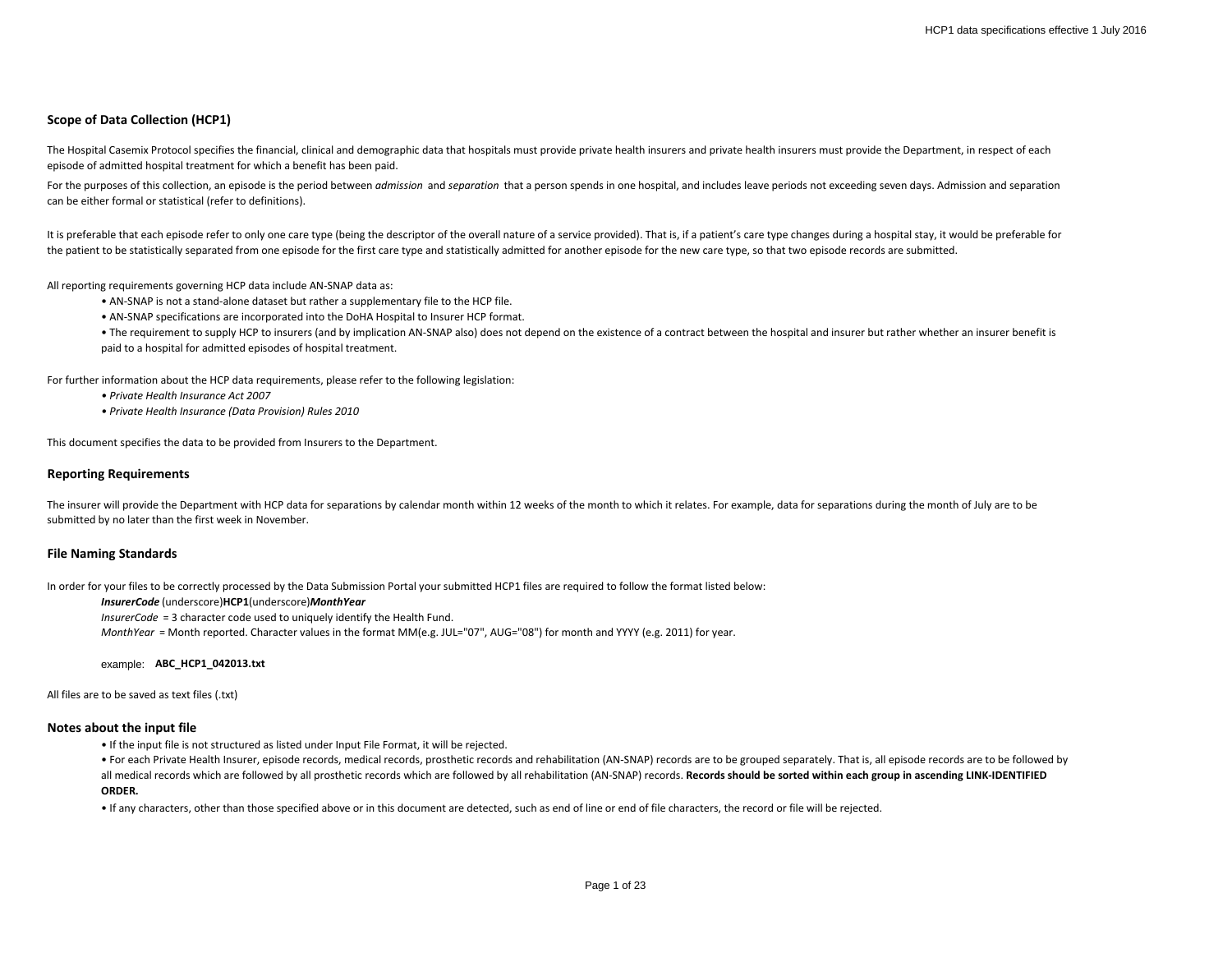• Only a single Insurer header and its associated episode records, medical records, prosthetic records, rehabilitation (AN-SNAP) records, and Insurer trailer grouping can be recorded within a single file.

### **Notes about the specifications**

The data item column indicates the short name for the data item and, where applicable, the reference number for the item in the National Health Data Dictionary as accessed via the Metadata Online Registry (METeOR) at: http://meteor.aihw.gov.au/content/index.phtml/itemId/237518

The *obligation column* indicates whether provision of each particular data item is:

- MAA Mandatory for all public and private hospitals (including day facilities)
- MAO Mandatory for all private hospitals (including day facilities) and optional for public hospitals
- MAS Mandatory for same-day patients
- OPA Optional for all

The *position column* indicates the position within the fixed file format that each data item is to be reported.

The *type and size column* indicates the number and type of character/s the data item should contain where:

- A indicates the data item contains alphanumeric characters (alphabetic, numeric and other special characters). Data must be left justified.
- N indicates the data item contains numeric characters (numbers 0 to 9) only. Data items must be right justified and zero-prefixed to fully fill the item unless otherwise stated in the coding description. All values must be positive.

The *format column* indicates the format of the characters of the data item:

- DDMMYYYY indicates the data item contains date information where DD represents the day, MM represents the month and YYYY represents the century and year. For example, 5 July 2006 would be entered 05072006
- *hhmm* indicates the data item contains time information based on a 24-hour clock, where hh represents the hour and mm represents the minutes. For example 2.35pm would be entered 1435.
- *blank filled* , in relation to a data item, means that the data item is filled with blank spaces.
- *zero filled* , in relation to a data item, means that the data item is filled with zeros.
- *zero prefix* means that leading zeros are to be inserted if necessary to ensure that the number of characters in the entry matches the data item size specified for the item.
- *Charges & Benefits*  supply in dollars and cents (omit decimal point) with leading zeros to fully fill item. Negative amounts are permitted for reversals. An entry of 000000000 means that no benefit/charge was recorded.

See the coding description column for any other special formatting requirements.

The *repetition column* indicates the number of times the data item is repeated within the data file.

The **coding description column** provides the definition for the data item, valid values and any additional information to clarify what data should be reported and how. If a METeOR reference is indicated in the data item column, refer to the National Health Data Dictionary for definition and collection methods.

The *edit rules column* outlines the edit checks the Department will run the data through using the Check-It software. These are split into critical errors where data will be rejected and warnings where data will be identified.

The *error codes column* indicates the error code attributed to each of the edit checks.

## **Definitions/acronyms**

**ACHI** means the Australian Classification of Health Interventions.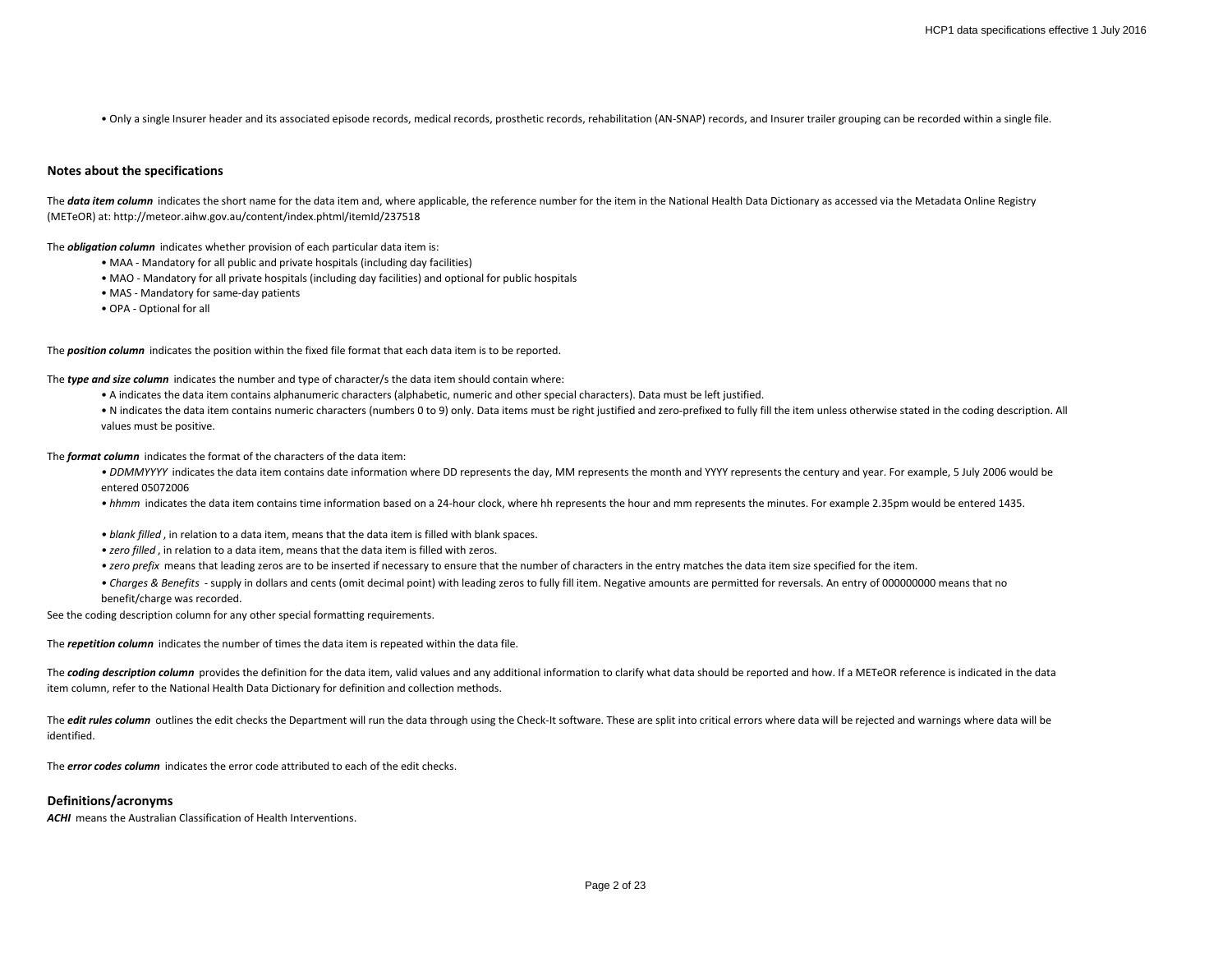*ADA* means the Australian Dental Association.

*AN-SNAP* means the Australian National Sub‑Acute and Non‑Acute Patient Classification System.

*CCU* means the coronary care unit of a hospital.

*contracted doctor* means a doctor who has entered into an agreement with a private health insurer where the doctor agrees to accept payment by the insurer in relation to treatment provided to the insured person.

contracted hospital means a hospital which has entered into an agreement with a private health insurer to accept payment in relation to an episode of hospital treatment for an insured person under a complying health product.

*DRG* means the Australian Refined Diagnosis Related Group.

*episode* means the period of admitted patient care between a formal or statistical **admission** and a formal or statistical **separation**, characterised by only one care type.

*FIM* means functional independence measure and is the outcome measure used for **overnight-stay rehabilitation patients**.

*formal admission* , in relation to a person, means the administrative process used by a hospital to record the commencement of accommodation, care or treatment of the person.

*formal separation* , in relation to a person, means the administrative process used by a hospital to record the cessation of accommodation, care or treatment of the person.

**HDU** means the high dependency unit of a hospital.

*Hospital* means a facility for which there is in force a Ministerial declaration that the facility is hospital under subsection 121-5(6) of the *Private Health Insurance Act 2007* .

Hospital treatment is treatment (including the provision of goods and services) provided to a person with the intention to manage a disease, injury or condition, either at a hospital or with direct involvement of the hospital, by either a person who is authorised by a hospital to provide the treatment or under the management or control of such a person (subsection 121-5, *Private Health Insurance Act 2007* ).

Exclusions to hospital treatment (eg treatment provided in an emergency department of a hospital) are specified in the Private Health Insurance (Health Insurance Business) Rules 2010, Part 3, Rule 8.

Inclusions to hospital treatment (eg some Chronic Disease Management Programs not involving prevention) are specified in the Private Health Insurance (Health Insurance Business) Rules 2010, Part 3. *Hospital-in-the-home* means the provision of care to hospital admitted patients in their place of residence as a substitute for hospital accommodation. Place of residence may be permanent or temporary (METeOR glossary item ID: 327308).

*Hospital-in-the-home care days* means the total number of days between HiTH commencement date and HiTH completion date.

*ICD-10-AM* means 'The International Statistical Classification of Diseases and Related Health Problems, 10th revision, Australian Modification, published by the National Centre for Classification in Health (Australia).

*ICU* means the intensive care unit of a hospital.

*insurer* means a private health insurer.

*MBS* means the Medicare Benefits Schedule, comprising:

- (a) the *Health Insurance (Diagnostic Imaging Services Table) Regulations 2005* ; and
- (b) the *Health Insurance (General Medical Services Table) Regulations 2005* ; and
- (c) the *Health Insurance (Pathology Services Table) Regulations 2005* ;

as in force from time to time, or any Regulations made in substitution for those Regulations.

*METeOR* (Metadata Online Registry) for national data standards.

*miscellaneous service code* means any miscellaneous hospital-specific or insurer-specific non-MBS code. ADA items can be reported here.

*NHDD* means the (most current version of the) 'National Health Data Dictionary'.

*NICU* means the neonatal intensive care unit of a hospital.

*overnight*‑*stay patient* means a person who is admitted to and separates from a hospital on different dates.

*PHIAC means* Private Health Insurance Administration Council

*PICU* means the paediatric intensive care unit of a hospital.

procedure means clinical intervention that is surgical in nature, carries a procedural risk, carries an anaesthetic risk, requires specialised training, and/or requires special facilities or equipment only available in an acute care setting

*same-day patient* means a person who is admitted to and separates from a hospital on the same date.

**SCN** means the special care nursery of a hospital.

*special character* means a character that has a visual representation but is not an alphanumeric character, ideogram or blank space.

statistical admission, in relation to a person, means the administrative process used by a hospital to record the commencement of a new episode of care that provides the person with a new care type during a single hospital stay.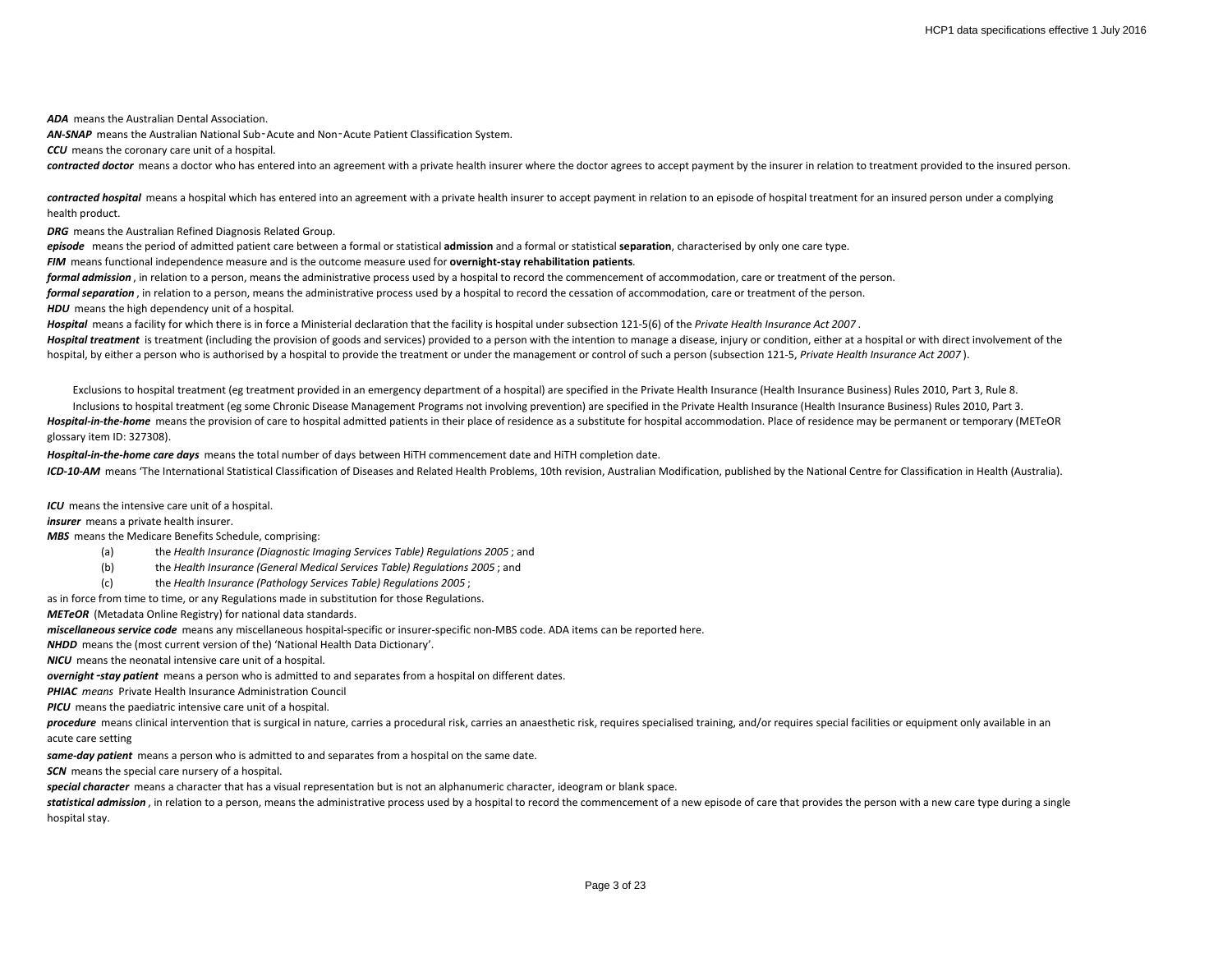statistical separation, in relation to a person, means the administrative process used by a hospital to record the cessation of an episode of care of the person during a single hospital stay.

### **Guide for Use**

*Accommodation charges/benefits* - refer to private, shared or high dependency accommodation for any Accommodation Type (i.e. advanced surgical, surgical, medical, rehabilitation, obstetrics, and psychiatry). All hospital episodes must have a charge/benefit component relating to accommodation, unless it was bundled, or the hospital billed a procedure-only fee. Therefore, cases such as chemotherapy should either have a charge/benefit component in "bundled" or "accommodation" or "theatre". They should not be reported as "other".

AN-SNAP Collection - the AN-SNAP collection is a separate data collection to the episode record for rehabilitation, which provides specific information regarding the functional gains of patients undergoing rehabilitation, as well as the AN-SNAP class for overnight admitted patients. It is expected that one AN-SNAP record be reported for each overnight admitted rehabilitation program, and one AN-SNAP record be reported for an entire episode of care consisting of multiple same day visits. The AN-SNAP record should be linked to the episode with the same separation date.

AN-SNAP Class - The AN-SNAP class allocated to each overnight admitted patient is in part determined by their FIM admission score. Given the FIM is not collected for same-day patients it is impossible to allocate same-day patients an AN-SNAP class.

*Bundled charges/benefits -* refer to an aggregate of 2 or more charges billed by the hospital, such as case payments by DRG or MBS.

*CCU charges, benefits, days and hours* - exclude ICU, SCN, NICU, PICU and HDU in calculations.

Functional Independence Measure - The FIM score for each of the 18 FIM motor and cognition items (maximum score of seven and a minimum score of one). Total scores can range from 18 to 126. Admission data must be collected within 72 hours after the admission. Discharge scores must be collected within 72 hours of discharge. Guide for collecting the AROC inpatient data set should be followed for scoring the FIM should be followed. This applies to AN-SNAP admission and discharge FIM scores for overnight-stay patients. The FIM is not collected for same-day patients.

*Hospital-in-the-home (HITH) -* Episodes which include HITH services should be reported in a manner consistent with claiming practice. For example,

- (a) HITH services which are part of an admitted psychiatric program and are claimed as a single same day service must be reported as single same day episode. This includes psychiatric patients that remain in an admitted HITH program over extended periods of time.
- (b) If hospital claims are submitted to insurers at the conclusion of the admitted psychiatric HITH program, then one episode must be reported spanning the length of the program.

*ICU charges, benefits, days and hours* - include NICU and PICU; exclude SCN, CCU or HDU in calculations.

*Infant weight neonate* **-** For live births (http://meteor.aihw.gov.au/content/pop/index.phtml/itemId/265594), birth weight (http://meteor.aihw.gov.au/content/pop/index.phtml/itemId/265625) should preferably be measured within the first hour of life before significant postnatal weight loss has occurred. While statistical tabulations include 500 g groupings for birth weight, weights should not be recorded in those groupings. The actual weight should be recorded to the degree of accuracy to which it is measured. In perinatal collections the birth weight is to be provided for live born and stillborn babies.

*Minutes in Theatre* - calculate from the time the patient entered the operating theatre or procedure room until the time the patient left the operating theatre or procedure room. For example, coronary angiography/angioplasty, lithotripsy and ECT must have minutes of operating theatre time reported, even though they are performed in a procedure room rather than a theatre.

Other charges/benefits - refer to services which cannot be categorised as accommodation, theatre, labour, ICU, pharmacy, prosthesis, bundled, SCN, CCU or HITH. It excludes ex-gratia charges, television, phone calls, extra meals, FED, reversals or journal adjustments.

Palliative care status and days - include care provided in: a palliative care unit; a designated palliative care program; or under the principal clinical management of a palliative care physician or in the opinion of the treating doctor, when the principal clinical intent of care is palliation.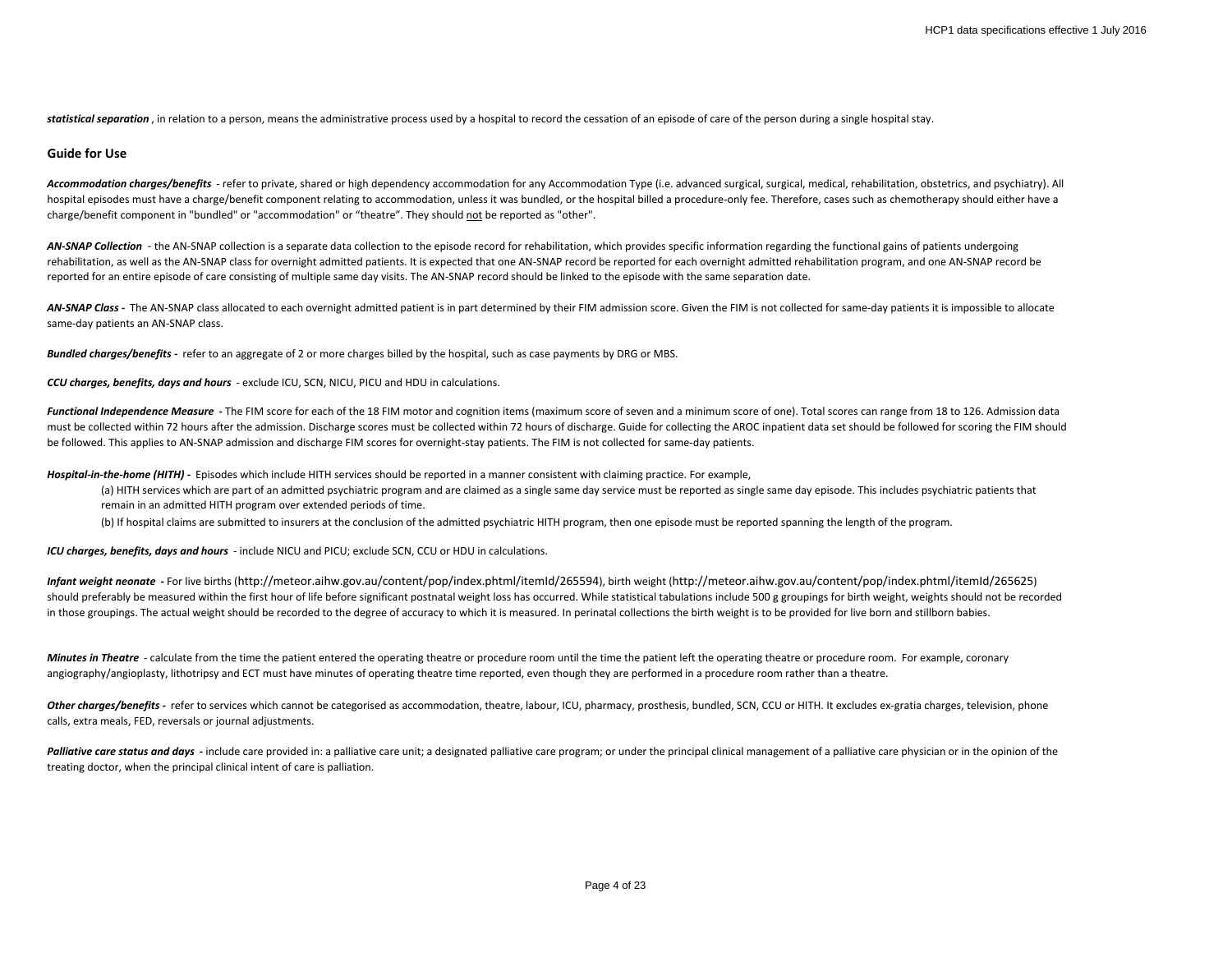Principal MBS item - select on the basis of: (a) the patient's first visit to a theatre or procedure room/coronary angiography suite; and (b) the MBS with the highest benefit amount. The principal MBS item relates to theatre or procedure room/angiography suite, and not to the medical item billed by the doctor. It may not necessarily correlate to the Principal Procedure Code. For example, renal dialysis, coronary angiography/ angioplasty, same-day chemotherapy, lithotripsy, ECT and sleep studies must have an MBS item number reported, even though they are procedure room rather than theatre. Where possible, any services that do not have a valid MBS item should be reported in the Miscellaneous Service Code item (item 68).

Principal Item Date - The date on which the principal MBS item is carried out. If there is no principal MBS item, then the date that the first Miscellaneous Service Code item was carried out may optionally be entered.

*Qualified days for newborns* - The number of qualified days is calculated with reference to the date of admission, date of separation and any other date(s) of change of qualification status: the date of admission is counted if the patient was qualified at the end of the day; the date of change to qualification status is counted if the patient was qualified at the end of the day; the date of separation is not counted, even if the patient was qualified on that day. The normal rules for calculations of patient days apply. To determine if newborn days are qualified days, see the METeOR definition for Newborn Qualification Status (Metadata glossary item 327254).

*SCN charges, benefits, days and hours* - exclude NICU, ICU, CCU, PICU and HDU in calculations.

Secondary MBS item - The secondary MBS items relate to theatre, and not to the medical item billed by the doctor. It may not always correlate to the Procedure Codes (ICD-10-AM). Where possible, any services that do not have a valid MBS item should be reported in the Miscellaneous Service Code item (item 68).

*Theatre charges/benefits -* refer to a theatre/procedure room/ angiography suite.

Re-admission within 28 days - Planned re-admission refers to planned re-admission within 28 days from this or another hospital. Note: do not include transfers from another hospital as re-admissions.

## **Data Quality**

#### *Error Codes*

1<sup>st</sup> Character – represents the type of record i.e. E (episode), P (prosthetic), A (AN-SNAP), M (medical), R (edits checking across records)

- $2^{nd}$  Character W (represents a warning where an edit rule has been identified)– the record will be accepted and insurers notified
- $2^{nd}$  Character E (represents an error where an edit rule has failed) the record will be rejected and insurers notified

# **Further information**

For further information about the HCP requirements including AN-SNAP, please see the following websites:

General information about the data collection, health insurer codes, reports and software

[www.health.gov.au/casemix](http://www.health.gov.au/casemix) List of Hospital provider numbers To request a list of hospital provider numbers please email: declarations@health.gov.au Metadata and health dictionary specifications <http://meteor.aihw.gov.au/content/index.phtml/itemId/181162> For private health insurance industry information [http://www.apra.gov.au/](http://www.phiac.gov.au/)

Commonwealth Prosthesis list

<http://www.health.gov.au/internet/main/publishing.nsf/Content/health-privatehealth-prostheseslist.htm>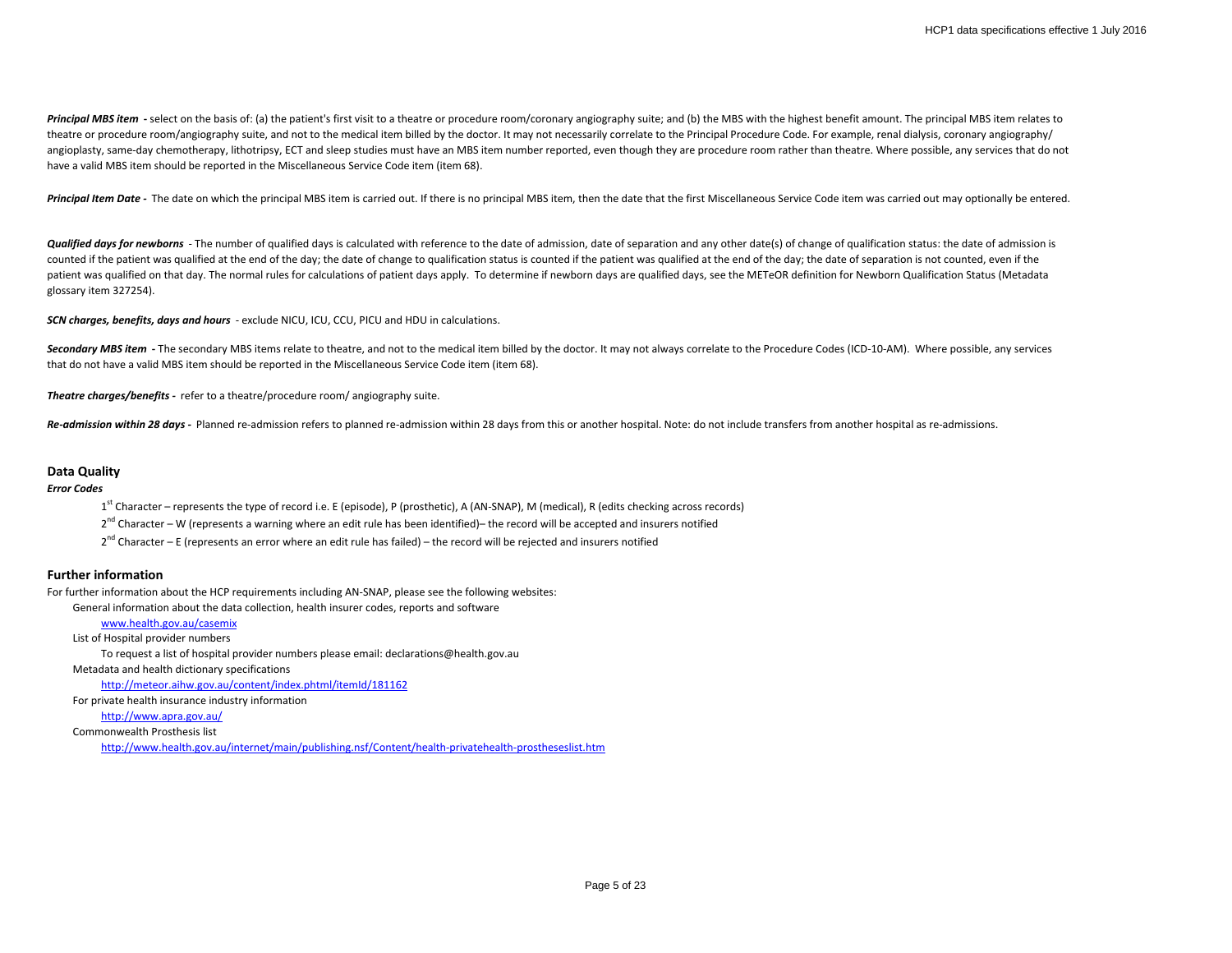|                | $#$ Item                  | <b>Quantity</b>                | Type & size            | Format | Values/description                                                                                      | <b>Edit Rules</b>                                                                                                                                                        | <b>Error Code/s</b>               |
|----------------|---------------------------|--------------------------------|------------------------|--------|---------------------------------------------------------------------------------------------------------|--------------------------------------------------------------------------------------------------------------------------------------------------------------------------|-----------------------------------|
| $\overline{2}$ | <b>FILE HEADER</b>        | one per physical file of data  | A(7)<br>A(3)           | YYYYMM | Valid value 'HCPDATA'<br>Source identifier (INSURER (or other) IDENTIFIER)                              | Reject file if not same as specified in the<br>physical file name.                                                                                                       | <b>HE02.0</b>                     |
| 3              |                           |                                | A(6)                   |        | YEAR-MONTH (separation month reported)                                                                  | Reject file if not a valid insurer code.<br>Reject file if not in format YYYYMM.<br>Reject file if does not match the month year<br>specified in the physical file name. | <b>HE02.1</b><br>HE03.0<br>HE03.1 |
| $\overline{4}$ |                           |                                | N(2)                   |        | The number of Insurers' data in this file: valid value '1'                                              | If present, reject file if not $= 1$ or 01.                                                                                                                              | HE <sub>04</sub>                  |
| 5<br>6         | <b>INSURER HEADER</b>     | one per physical file of data  | YYYYMM<br>A(1)<br>A(3) |        | Valid value 'B'<br><b>INSURER IDENTIFIER</b>                                                            | <b>Reject</b> file if not $=$ 'B'<br>Reject file if not same as Source identifier<br>value in FILE HEADER section item 2 above.                                          | HE05<br>HE06                      |
| $\overline{7}$ |                           |                                |                        |        | YEAR-MONTH (separation month reported)                                                                  | Reject file if not same as YEAR-MONTH value HE07<br>In FILE HEADER section item 3 above.                                                                                 |                                   |
| $\overline{8}$ | <b>EPISODE RECORDS</b>    | many per physical file of data | A(1371)                |        | 1371 characters; record type of 'E' followed by 1370 character record<br>as specified in this document. |                                                                                                                                                                          |                                   |
| $\overline{9}$ | <b>MEDICAL RECORDS</b>    | many per episode               | A(92)                  |        | 92 characters; record type of 'M' followed by 91 character record as<br>specified in this document.     |                                                                                                                                                                          |                                   |
| 10             | <b>PROSTHETIC RECORDS</b> | 0 to many per episode          | A(54)                  |        | 54 characters; record type of 'P' followed by 53 character record as<br>specified in this document.     |                                                                                                                                                                          |                                   |
| 11             | <b>AN-SNAP RECORDS</b>    | 0 to many per episode          | A(95)                  |        | 95 characters; record type of 'S' followed by 94 character record as<br>specified in this document      |                                                                                                                                                                          |                                   |
| 12<br>13       | <b>INSURER TRAILER</b>    | one per physical file of data  | A(1)<br>A(3)           |        | Valid Value 'T'<br><b>INSURER IDENTIFIER</b>                                                            | Reject file if not = 'T'<br>Reject file if not same as Source Identifier<br>value in FILE HEADER section item 2 above.                                                   | <b>HE12</b><br><b>HE13</b>        |
| 14             |                           |                                | N(6)                   |        | Number of Episode records                                                                               | If present, reject file if not numeric                                                                                                                                   | <b>HE14</b>                       |
| 15             |                           |                                | N(6)                   |        | Number of Medical records                                                                               | If present, reject file if not numeric                                                                                                                                   | <b>HE15</b>                       |
| 16             |                           |                                | N(6)                   |        | Number of Prosthetic records ('000000' means no prosthetic<br>records)                                  | If present, reject file if not numeric                                                                                                                                   | <b>HE16</b>                       |
| 17             |                           |                                | N(6)                   |        | Number of AN-SNAP records ('000000' means no AN-SNAP<br>records)                                        | If present, reject file if not numeric                                                                                                                                   | <b>HE17</b>                       |
|                | <b>18 FILE TRAILER</b>    | one per physical file of data  | A(1)                   |        | Valid value 'Z'                                                                                         | Reject file if not 'Z'                                                                                                                                                   | <b>HE18</b>                       |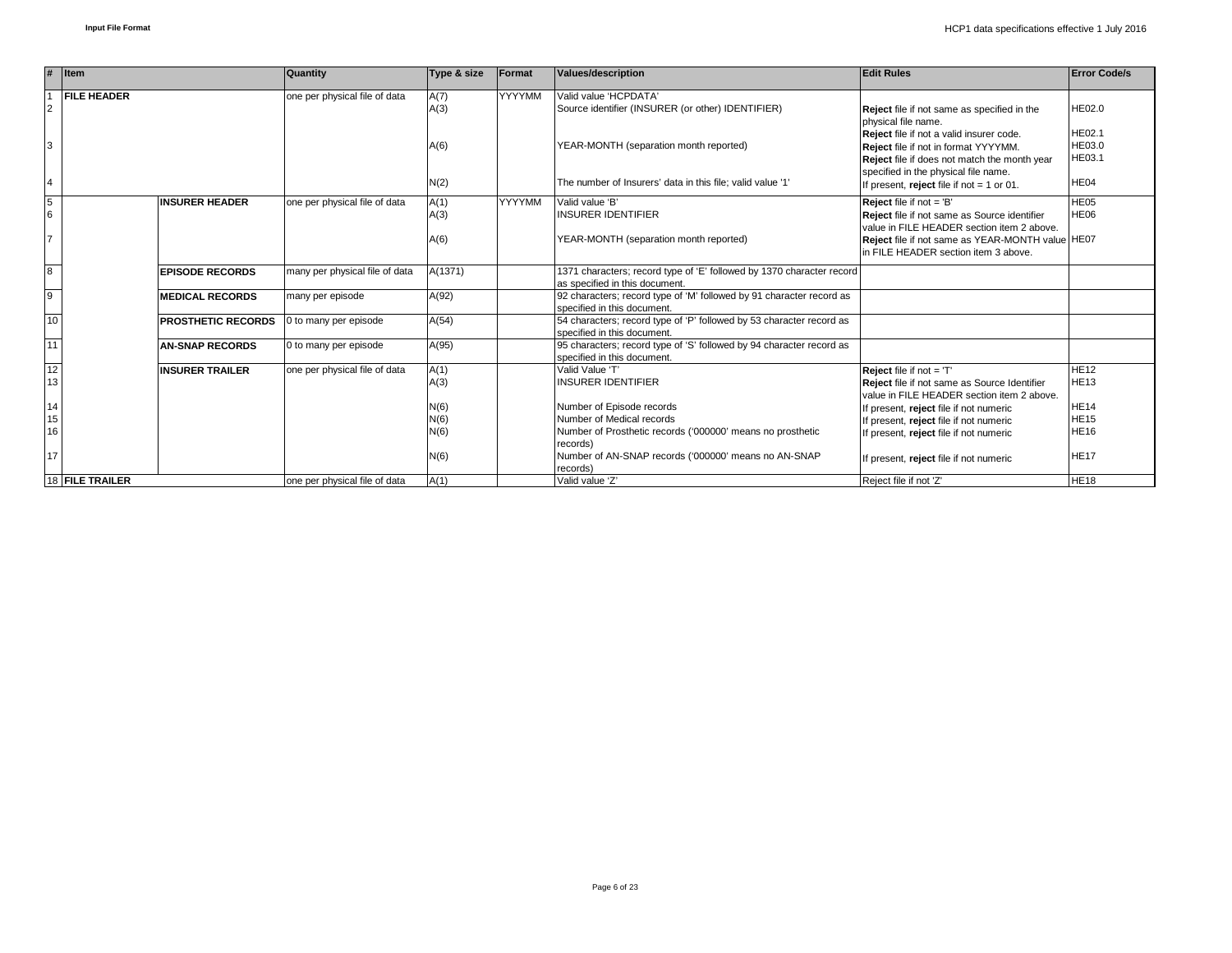| <b>No</b>      | Data Item                     | <b>METeOR</b><br>identifier | identifier | ECLIPSE Obligation Position Position Type & | <b>Start</b>            | End | size  | Format                                                                                    | <b>Repetition Coding description</b>                                                                                                                                                                                                                                                                                 | <b>Edit Rules</b>                                                                                                                                                                               | Error<br>code/s             |
|----------------|-------------------------------|-----------------------------|------------|---------------------------------------------|-------------------------|-----|-------|-------------------------------------------------------------------------------------------|----------------------------------------------------------------------------------------------------------------------------------------------------------------------------------------------------------------------------------------------------------------------------------------------------------------------|-------------------------------------------------------------------------------------------------------------------------------------------------------------------------------------------------|-----------------------------|
|                | Insurer identifier            |                             |            | <b>MAA</b>                                  |                         | 3   | A(3)  | Left justify                                                                              | Insurer identifier selected from the list of registered private health<br>insurers.                                                                                                                                                                                                                                  | Reject record if not same as Source<br>Identifier value in FILE HEADER item                                                                                                                     | EE001.1                     |
| $\overline{2}$ | Link Identifier               |                             |            | <b>MAA</b>                                  | $\overline{\mathbf{A}}$ | 27  | A(24) | Left justify                                                                              | A unique identifier of an episode that links data items from this<br>(episode) record to the associated medical, prosthetic or AN-<br>SNAP records.                                                                                                                                                                  | Reject record if blank                                                                                                                                                                          | EE002                       |
| 3              | Provider (hospital) code      |                             |            | <b>MAA</b>                                  | 28                      | 35  | A(8)  | <b>NNNNNNNA</b><br>(uppercase)                                                            | The Commonwealth-issued hospital provider number, as selected<br>from the lists maintained by the Department of Health and Ageing.<br>"OVERSEAS" = overseas provider                                                                                                                                                 | Reject record if not (a valid 8<br>character Commonwealth provider<br>number or 'OVERSEAS').                                                                                                    | EE003                       |
| $\overline{4}$ | Product code                  |                             |            | <b>MAA</b>                                  | 36                      | 43  | A(8)  |                                                                                           | The product code for patient's insurance cover at admission.                                                                                                                                                                                                                                                         | Reject record if blank.                                                                                                                                                                         | EE004                       |
| 5              | Hospital contract status      |                             |            | <b>MAA</b>                                  | 44                      | 44  | A(1)  | Left justify                                                                              | The payment arrangement the insurer has with the hospital.<br>Y = a hospital with which an Insurer has a contract<br>$N = a$ hospital with which the Insurer does not have a contract.<br>$T = a$ hospital is paid under 2nd Tier benefit arrangement<br>$B = a$ hospital is paid under a "Bulk payment" arrangement | Reject record if not (Y or N or T or<br>B).                                                                                                                                                     | EE005                       |
| 6              | Total days paid               |                             |            | <b>MAA</b>                                  | 45                      | 48  | N(4)  | Right justify<br>Zero prefix                                                              | The total number of days for which benefits were paid by the<br>Insurer, including days for which benefits were paid as a Nursing<br>Home Type Patient.<br>Same-day cases equal 0001.<br>Zero fill if no benefit paid for accommodation by fund.                                                                     | Reject record if not numeric<br><b>Identify</b> if total days paid > (date<br>separated - date admitted - leave<br>days)<br>Identify if same-day status is 1 and<br>total davs paid is not 0001 | EE006<br>EW006.0<br>EW006.1 |
|                | Accommodation charge          |                             |            | <b>MAA</b>                                  | 49                      | 57  | N(9)  | Right justify<br>Zero prefix<br>\$\$\$\$\$\$\$cc<br>(omit decimal<br>point)               | The gross amount charged for accommodation (include ex-gratia<br>and patient portion accommodation charges).<br>Zero fill if no amount charged.<br>Blank means this charge was not separately identified but charged<br>under another item.<br>*refer to quide for use                                               | If present, reject record if not<br>numeric                                                                                                                                                     | EE007                       |
| 8              | Accommodation benefit         |                             |            | <b>MAA</b>                                  | 58                      | 66  | N(9)  | <b>Right justify</b><br>Zero prefix<br><b>\$\$\$\$\$\$\$cc</b><br>(omit decimal<br>point) | The gross benefit paid for accommodation (include ex-gratia<br>accommodation benefits).<br>Zero fill if no amount paid.<br>Blank means this benefit was not separately identified but paid<br>under another item.<br>*refer to quide for use                                                                         | If present, reject record if not<br>numeric                                                                                                                                                     | EE008                       |
| 9              | Theatre charge                |                             |            | <b>MAA</b>                                  | 67                      | 75  | N(9)  | Right justify<br>Zero prefix<br>\$\$\$\$\$\$\$cc<br>(omit decimal<br>point)               | The gross amount charged for a theatre/procedure room/<br>angiography suite (include ex-gratia and patient portion theatre<br>charges).<br>Zero fill if no amount charged.<br>Blank means this charge was not separately identified but charged<br>under another item.<br>*refer to quide for use                    | If present, reject record if not<br>numeric                                                                                                                                                     | EE009                       |
| 10             | Theatre benefit               |                             |            | <b>MAA</b>                                  | 76                      | 84  | N(9)  | <b>Right justify</b><br>Zero prefix<br>\$\$\$\$\$\$\$cc<br>(omit decimal<br>point)        | The gross benefit paid for a theatre/procedure room/angiography<br>suite (include ex-gratia theatre benefits).<br>Zero fill if no amount paid.<br>Blank means this benefit was not separately identified but paid<br>under another item.<br>*refer to guide for use                                                  | If present, reject record if not<br>numeric                                                                                                                                                     | EE010                       |
| 11             | Labour ward charge            |                             |            | <b>MAA</b>                                  | 85                      | 93  | N(9)  | <b>Right justify</b><br>Zero prefix<br>\$\$\$\$\$\$\$cc<br>(omit decimal<br>point)        | The gross amount charged for labour ward (include ex-gratia and<br>patient portion labour ward charges).<br>Blank means this charge was not separately identified but charged<br>under another item.<br>Zero fill if no amount charged.                                                                              | If present, reject record if not<br>numeric                                                                                                                                                     | EE011                       |
| 12             | Labour ward benefit           |                             |            | <b>MAA</b>                                  | 94                      | 102 | N(9)  | Right justify<br>∠ero pre⊓x<br>\$\$\$\$\$\$\$cc<br>(omit decimal<br>point)                | The gross benefit paid for labour ward (include ex-gratia labour<br>ward benefits)<br>Blank means this benefit was not separately identified but paid<br>under another item.<br>Zero fill if no amount paid.                                                                                                         | If present, reject record if not<br>าumeric                                                                                                                                                     | EE012                       |
| 13             | Intensive Care Unit<br>Charge |                             |            | <b>MAA</b>                                  | 103                     | 111 | N(9)  | Right justify<br>Zero prefix<br>\$\$\$\$\$\$\$cc<br>(omit decimal<br>point)               | Intensive Care Unit charge must reflect the gross amount charged<br>for ICU (include ex-gratia and patient portion ICU charges).<br>Zero fill if no amount charged.<br>Blank means this charge was not separately identified but charged<br>under another item.<br>*refer to guide for use                           | If present, reject record if not<br>numeric                                                                                                                                                     | EE013                       |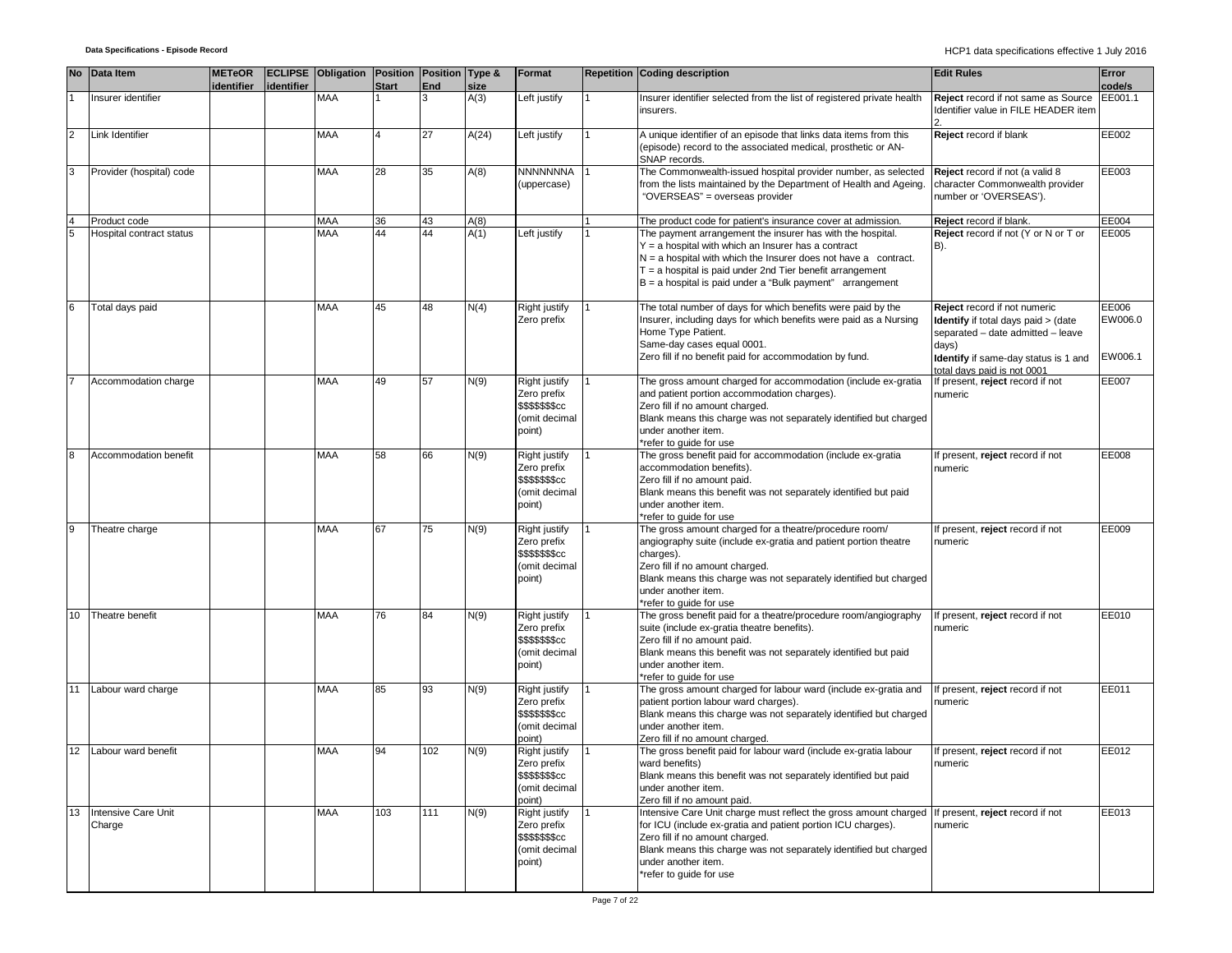|    | No Data Item                | <b>METeOR</b><br>identifier | identifier | <b>ECLIPSE</b> Obligation Position Position Type & | <b>Start</b> | End | size | Format                                                                             | <b>Repetition Coding description</b>                                                                                                                                                                                                                                                                                                                                           | <b>Edit Rules</b>                           | Error<br>code/s |
|----|-----------------------------|-----------------------------|------------|----------------------------------------------------|--------------|-----|------|------------------------------------------------------------------------------------|--------------------------------------------------------------------------------------------------------------------------------------------------------------------------------------------------------------------------------------------------------------------------------------------------------------------------------------------------------------------------------|---------------------------------------------|-----------------|
| 14 | Intensive Care Unit Benefit |                             |            | <b>MAA</b>                                         | 112          | 120 | N(9) | Right justify<br>Zero prefix<br>\$\$\$\$\$\$\$cc<br>(omit decimal<br>point)        | The gross benefit paid for ICU (include ex-gratia ICU benefits).<br>Zero fill if no amount paid.<br>Blank means this benefit was not separately identified but paid<br>under another item.<br>refer to quide for use                                                                                                                                                           | If present, reject record if not<br>numeric | EE014           |
|    | 15 Prosthesis charge        |                             |            | <b>MAA</b>                                         | 121          | 129 | N(9) | Right justify<br>Zero prefix<br>\$\$\$\$\$\$\$cc<br>(omit decimal<br>point)        | The gross maximum amount charged for prosthesis (include ex-<br>gratia prosthesis charges, handling fee and patient portion).<br>Blank means this charge was not separately identified but charged<br>under another item.<br>Zero fill if no amount charged.                                                                                                                   | If present, reject record if not<br>numeric | EE015           |
| 16 | Prosthesis benefit          |                             |            | <b>MAA</b>                                         | 130          | 138 | N(9) | Right justify<br>Zero prefix<br>\$\$\$\$\$\$\$cc<br>(omit decimal<br>point)        | The gross benefit paid for prosthesis (include ex-gratia prosthesis<br>benefit and handling fee).<br>Blank means this benefit was not separately identified but paid<br>under another item.<br>Zero fill if no amount paid.                                                                                                                                                    | If present, reject record if not<br>numeric | EE016           |
| 17 | Pharmacy charge             |                             |            | <b>MAA</b>                                         | 139          | 147 | N(9) | Right justify<br>Zero prefix<br>\$\$\$\$\$\$cc<br>(omit decimal<br>point)          | The gross charge raised for pharmacy (include ex-gratia and<br>patient portion pharmacy charges, exclude discharge<br>medications).<br>Zero fill if no amount charged.<br>Blank means this charge was not separately identified but charged<br>under another item.<br>refer to quide for use                                                                                   | If present, reject record if not<br>numeric | <b>EE017</b>    |
|    | 18 Pharmacy benefit         |                             |            | <b>MAA</b>                                         | 148          | 156 | N(9) | Right justify<br>Zero prefix<br>\$\$\$\$\$\$\$cc<br>(omit decimal<br>point)        | The gross benefit paid for pharmacy (include ex-gratia pharmacy<br>benefits, exclude discharge medications.)<br>Zero fill if no amount paid.<br>Blank means this benefit was not separately identified but paid<br>under another item.<br>*refer to quide for use                                                                                                              | If present, reject record if not<br>numeric | EE018           |
|    | 19 Bundled charges          |                             |            | <b>MAA</b>                                         | 157          | 165 | N(9) | Right justify<br>Zero prefix<br><b>\$\$\$\$\$\$\$cc</b><br>(omit decimal<br>point) | The gross bundled charge raised (include ex-gratia and patient<br>portion bundled charges).<br>Zero fill if no amount charged.<br>Blank means this charge was not separately identified but charged<br>under another item.<br>*refer to guide for use                                                                                                                          | If present, reject record if not<br>numeric | EE019           |
| 20 | <b>Bundled benefits</b>     |                             |            | <b>MAA</b>                                         | 166          | 174 | N(9) | Right justify<br>Zero prefix<br>\$\$\$\$\$\$\$cc<br>(omit decimal<br>point)        | The gross bundled benefit paid (include ex-gratia bundled<br>benefits).<br>Zero fill if no amount paid.<br>Blank means this benefit was not separately identified but paid<br>under another item.<br>*refer to guide for use                                                                                                                                                   | If present, reject record if not<br>numeric | EE020           |
| 21 | Other charges               |                             |            | <b>MAA</b>                                         | 175          | 183 | N(9) | Right justify<br>Zero prefix<br>\$\$\$\$\$\$\$cc<br>(omit decimal<br>point)        | The gross charge raised for any chargeable item which cannot be<br>specifically categorised elsewhere (exclude ex-gratia charges,<br>television, phone calls, extra meals, FED, reversals or journal<br>adjustments).<br>Zero fill if no amount charged.<br>Blank means this charge was not separately identified but charged<br>under another item.<br>refer to quide for use | If present, reject record if not<br>numeric | EE021           |
| 22 | Other benefits              |                             |            | <b>MAA</b>                                         | 184          | 192 | N(9) | Right justify<br>Zero prefix<br>\$\$\$\$\$\$\$cc<br>(omit decimal<br>point)        | The gross benefit paid for any chargeable item which cannot be<br>specifically categorised elsewhere, (exclude ex-gratia benefits,<br>television, phone calls, extra meals, FED, reversals or journal<br>adjustments).<br>Zero fill if no amount paid.<br>Blank means this benefit was not separately identified but paid<br>under another item.<br>*refer to quide for use    | If present, reject record if not<br>numeric | EE022           |
| 23 | Front end deductible        |                             |            | <b>MAA</b>                                         | 193          | 201 | N(9) | Right justify<br>Zero prefix<br>\$\$\$\$\$\$cc<br>(omit decimal<br>point)          | The amount of Front End Deductible (excess) deducted from the<br>benefit otherwise payable by the Insurer to the hospital.<br>Zero fill if no FED applicable.                                                                                                                                                                                                                  | Reject record if not numeric                | EE023           |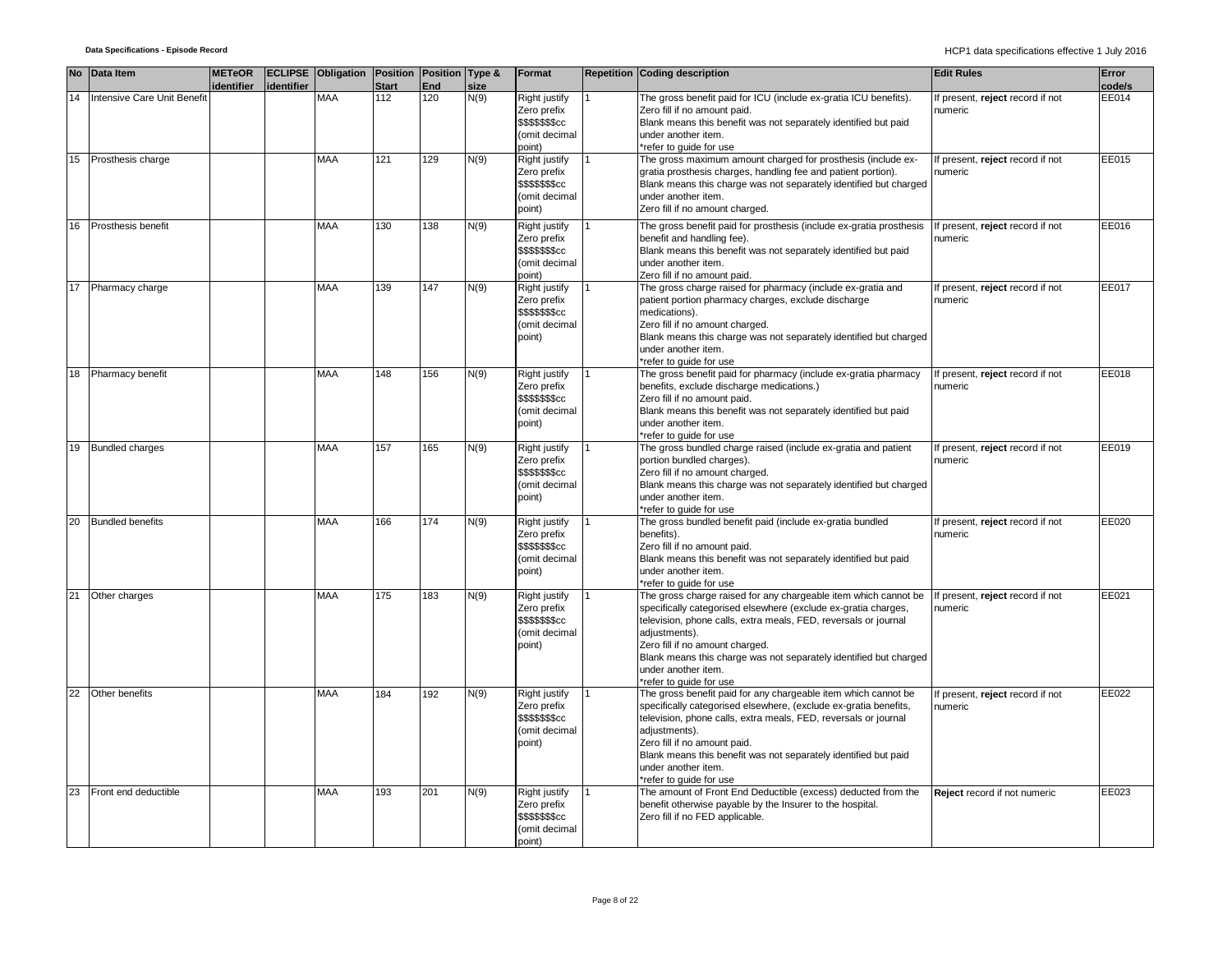|    | No Data Item                  | <b>METeOR</b><br>identifier | identifier | <b>ECLIPSE Obligation Position Position Type &amp;</b> | <b>Start</b> | End | size | Format                                                                             | <b>Repetition Coding description</b>                                                                                                                                                                                                                | <b>Edit Rules</b>                                                                                                                             | Error<br>code/s    |
|----|-------------------------------|-----------------------------|------------|--------------------------------------------------------|--------------|-----|------|------------------------------------------------------------------------------------|-----------------------------------------------------------------------------------------------------------------------------------------------------------------------------------------------------------------------------------------------------|-----------------------------------------------------------------------------------------------------------------------------------------------|--------------------|
| 24 | Ancillary cover status        |                             |            | MAA                                                    | 202          | 202 | A(1) |                                                                                    | An indicator of whether a patient has ancillary cover at the time of<br>admission.<br>$Y =$ patient has ancillary cover;<br>N = patient does not have ancillary cover                                                                               | Reject record if not ('Y' or 'N').                                                                                                            | EE024              |
|    | 25 Ancillary charges          |                             |            | <b>OPA</b>                                             | 203          | 211 | N(9) | Right justify<br>Zero prefix<br><b>\$\$\$\$\$\$\$cc</b><br>(omit decimal<br>point) | The total charge raised for in-hospital benefits claimed under an<br>ancillary table.<br>Zero fill if no amount charged.                                                                                                                            | If present, reject record if not<br>numeric                                                                                                   | EE025              |
| 26 | Ancillary benefits            |                             |            | <b>OPA</b>                                             | 212          | 220 | N(9) | Right justify<br>Zero prefix<br><b>\$\$\$\$\$\$\$cc</b><br>(omit decimal<br>point) | The total benefit paid for in hospital benefits paid under an ancillary<br>table.<br>Zero fill if no amount paid.                                                                                                                                   | If present, reject record if not<br>numeric                                                                                                   | EE026              |
| 27 | <b>Total Medical charges</b>  |                             |            | <b>MAA</b>                                             | 221          | 229 | N(9) | Right justify<br>Zero prefix<br>\$\$\$\$\$\$\$cc<br>(omit decimal<br>point)        | The total charge for medical items, as set out in the medical<br>records associated with the episode.<br>Zero fill if no amount charged.                                                                                                            | Reject record if not numeric                                                                                                                  | EE027              |
| 28 | <b>Total Medical Benefits</b> |                             |            | MAA                                                    | 230          | 238 | N(9) | Right justify<br>Zero prefix<br>\$\$\$\$\$\$\$cc<br>(omit decimal<br>point)        | The total benefit paid for medical items (by both Medicare and<br>Insurer) as set out in the medical records associated with the<br>episode.<br>Zero fill if no amount paid.                                                                        | Reject record if not numeric                                                                                                                  | E028               |
| 29 | Date of birth                 | 287007                      |            | <b>MAA</b>                                             | 239          | 246 | A(8) | <b>DDMMYYYY</b>                                                                    | The date of birth of the person.                                                                                                                                                                                                                    | Reject record if not in format<br><b>DDMMYYYY</b>                                                                                             | EE029              |
| 30 | Postcode - Australian         | 287224                      |            | <b>MAA</b>                                             | 247          | 250 | N(4) | Right justify<br>Zero prefix                                                       | The numeric descriptor for a postal delivery area, aligned with<br>locality, suburb or place for the address of a person.<br>9999 = unknown postcode<br>$8888 = 0$ verseas                                                                          | Reject record if not (a valid<br>Australian postcode or 9999 or<br>8888).                                                                     | EE030              |
| 31 | <b>Sex</b>                    | 287316                      |            | <b>MAA</b>                                             | 251          | 251 | N(1) |                                                                                    | The biological distinction between male and female, as<br>represented by a code.<br>$1 = male$<br>$2 =$ female<br>$3$ = intersex or indeterminate<br>9 = not stated/inadequately described                                                          | Reject record if not (1, 2, 3 or 9).                                                                                                          | EE031              |
| 32 | Admission date                | 269967                      |            | <b>MAA</b>                                             | 252          | 259 | A(8) | <b>DDMMYYYY</b>                                                                    | Date on which an admitted patient commences an episode of care.                                                                                                                                                                                     | Reject record if not in format<br><b>DDMMYYYY</b>                                                                                             | EE032              |
|    | 33 Separation date            | 270025                      |            | MAA                                                    | 260          | 267 | A(8) | <b>DDMMYYYY</b>                                                                    | Date on which an admitted patient completes an episode of care.                                                                                                                                                                                     | Reject file if not in format<br>DDMMYYYY, blank or if not $\geq$<br>Admission date, or if MM is not same<br>as month input in Insurer Header. | EE033              |
| 34 | Hospital type                 |                             |            | MAA                                                    | 268          | 268 | N(1) |                                                                                    | The type of hospital where the episode occurred.<br>$1 = \text{public}$<br>$2 = private$<br>$3$ = private day facility<br>$4 =$ public day facility<br>$9 =$ other/unknown                                                                          | Reject record if not (1, 2, 3, 4, or 9).<br><b>Identify</b> record if Hospital type does<br>not match provider hospital table                 | EE034<br>EW034     |
| 35 | ICU days                      |                             |            | MAA                                                    | 269          | 271 | N(3) | Right justify<br>Zero prefix                                                       | The number of days the patient spent in ICU, NICU or PICU.<br>Zero fill if not applicable.<br>*refer to guide for use                                                                                                                               | Reject record if not numeric.<br>Reject record if not zero for private                                                                        | EE035.0<br>EE035.1 |
|    |                               |                             |            |                                                        |              |     |      |                                                                                    |                                                                                                                                                                                                                                                     | day facilities<br>Identify record if not zero for public                                                                                      | EW035.1            |
|    | 36 Diagnosis related group    | 391295                      |            | <b>OPA</b>                                             | 272          | 275 | A(4) | Left justify                                                                       | The DRG code which describes the episode of care.<br>"GEN" = A generated episode not suitable for grouping according<br>to the health Insurer practices.<br>This should be the Health Insurer DRG wherever possible;<br>otherwise the Hospital DRG. | day facilities (item $34 = 4$ )<br>If present, identify record if not (a<br>valid DRG code for DRG version in<br>item 37 or 'GEN ')           | EW036              |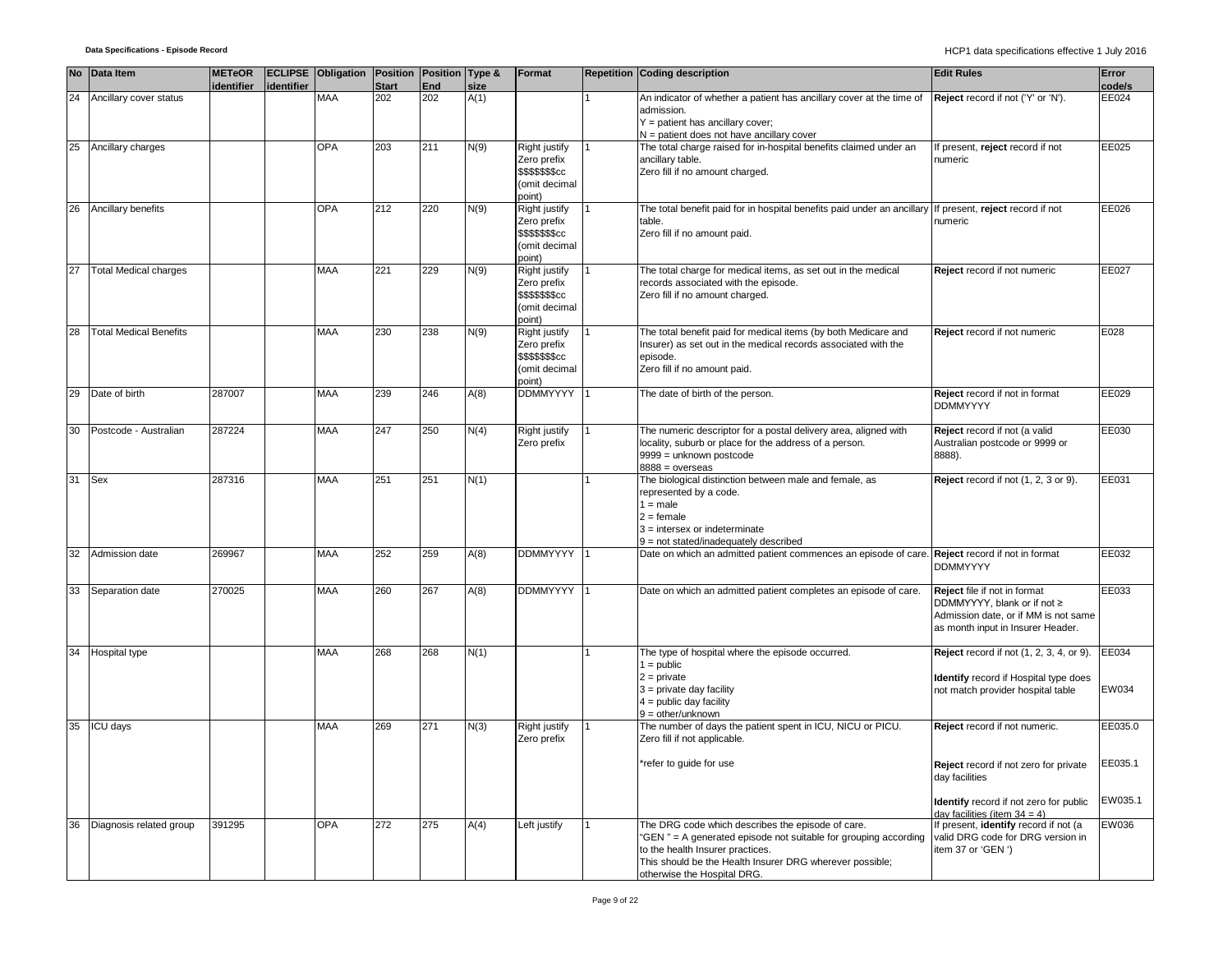|    | No Data Item                         | <b>METeOR</b> |            | ECLIPSE Obligation Position Position Type & |              |            |      | Format                                                                                                | <b>Repetition Coding description</b>                                                                                                                                                                                                                                                                                                                                                                                                                                                                                                                                                                                                                                                                                                                                                                                       | <b>Edit Rules</b>                                                                                                                                                     | Error   |
|----|--------------------------------------|---------------|------------|---------------------------------------------|--------------|------------|------|-------------------------------------------------------------------------------------------------------|----------------------------------------------------------------------------------------------------------------------------------------------------------------------------------------------------------------------------------------------------------------------------------------------------------------------------------------------------------------------------------------------------------------------------------------------------------------------------------------------------------------------------------------------------------------------------------------------------------------------------------------------------------------------------------------------------------------------------------------------------------------------------------------------------------------------------|-----------------------------------------------------------------------------------------------------------------------------------------------------------------------|---------|
|    |                                      | identifier    | identifier |                                             | <b>Start</b> | <b>End</b> | size |                                                                                                       |                                                                                                                                                                                                                                                                                                                                                                                                                                                                                                                                                                                                                                                                                                                                                                                                                            |                                                                                                                                                                       | code/s  |
| 37 | <b>DRG</b> version                   |               |            | CON                                         | 276          | 277        | A(2) |                                                                                                       | The version of the DRG classification:<br>$41 =$ version 4.1<br>$42 =$ version 4.2<br>$50 =$ version $5.0$<br>$51 =$ version $5.1$                                                                                                                                                                                                                                                                                                                                                                                                                                                                                                                                                                                                                                                                                         | f present, identify record if not valid<br>version.                                                                                                                   | EW037.0 |
|    |                                      |               |            |                                             |              |            |      |                                                                                                       | $52 =$ version $5.2$<br>$60 =$ version $6.0$<br>$6x =$ version $6.x$<br>$70 = version 7.0$<br>$80 =$ version $8.0$<br>$na = version n.a$                                                                                                                                                                                                                                                                                                                                                                                                                                                                                                                                                                                                                                                                                   | Identify record if blank and DRG<br>code provided.                                                                                                                    | EW037.1 |
| 38 | Admission time                       | 269972        |            | <b>MAS</b>                                  | 278          | 281        | N(4) | hhmm (24                                                                                              | Must be supplied if DRG code provided at item 36.<br>Time at which an admitted patient commences an episode of care.                                                                                                                                                                                                                                                                                                                                                                                                                                                                                                                                                                                                                                                                                                       | Reject record if blank and same-day                                                                                                                                   | EE038   |
|    |                                      |               |            |                                             |              |            |      | hour clock)                                                                                           | Blank fill if not applicable.<br>Mandatory for same-day patients.                                                                                                                                                                                                                                                                                                                                                                                                                                                                                                                                                                                                                                                                                                                                                          | status (item 50) is 1.<br>If present, Reject record if not a valid EE038.1<br>time value in format HHMM (HH is in<br>the range 00-23 and MM is in the<br>range 00-59) |         |
| 39 | Infant weight, neonate,<br>stillborn | 269938        |            | <b>MAA</b>                                  | 282          | 285        | N(4) | Right justify<br>Zero prefix                                                                          | The first weight, in grams, of the live-born or stillborn baby<br>obtained after birth, or the weight of the neonate or infant on the<br>date admitted if this is different from the date of birth.<br>Weight on the date the infant is admitted should be recorded if the<br>weight is less than or equal to 9000g and age is less than 365                                                                                                                                                                                                                                                                                                                                                                                                                                                                               | Reject record if not numeric<br>Identify record if weight > 9000g and EW039.1<br>$LOS \leq 365$<br>Identify record if weight > 0 and LOS EW039.2                      | EE039.0 |
|    |                                      |               |            |                                             |              |            |      |                                                                                                       | days. An entry of 0000 means the patient's age $>=$ 365 days or<br>weight was > 9000 grams.<br>*refer to guide for use                                                                                                                                                                                                                                                                                                                                                                                                                                                                                                                                                                                                                                                                                                     | > 365 days<br>where, $LOS = Admission date (item)$<br>32) - Date of Birth (item 29)                                                                                   |         |
| 40 | Hours of mechanical<br>ventilation   | 479010        |            | <b>MAA</b>                                  | 286          | 289        | N(4) | Right justify<br>Zero prefix                                                                          | The total number of hours an admitted patient has spent on<br>continuous ventilator support.<br>Continuous ventilatory support refers to the application of<br>ventilation via an invasive artificial airway. For the purposes of this<br>data element, invasive artificial airway is that provided via an<br>endotracheal tube or a tracheostomy tube.<br>Zero fill if not applicable.                                                                                                                                                                                                                                                                                                                                                                                                                                    | Reject record if not numeric                                                                                                                                          | EE040   |
| 41 | Mode of separation                   | 270094        |            | <b>MAA</b>                                  | 290          | 291        | N(2) | Left justify<br>and follow<br>with space<br>(may also<br>submit in old<br>format with<br>zero prefix) | Status at separation of person (discharge/transfer/death) and<br>place to which person is released, as represented by a code.<br>$1 =$ discharge/transfer to an(other) acute hospital<br>$2 =$ discharge/transfer to a residential aged care service, unless<br>this is the usual place of residence<br>3 = discharge/transfer to an(other) psychiatric hospital<br>$4 =$ discharge/transfer to other health care accommodation<br>(includes mothercraft hospitals)<br>$5 =$ statistical discharge— type change<br>$6$ = left against medical advice/discharge at own risk<br>$7$ = statistical discharge from leave<br>$8 = died$<br>$9$ = other (includes discharge to usual residence, own<br>accommodation or welfare institution (includes prisons, hostels and<br>group homes providing primarily welfare services)) | Reject record if not (01, 02, 03, 04,<br>05, 06, 07, 08, 09, 1, 2, 3, 4, 5, 6, 7,<br>8 or 9).                                                                         | EE041   |
| 42 | Separation time                      | 270026        |            | <b>MAS</b>                                  | 292          | 295        | N(4) | hhmm (24<br>hour clock)                                                                               | Time at which an admitted patient completes an episode of care.<br>Blank fill if not applicable.<br>Conditional item - mandatory for same-day patients                                                                                                                                                                                                                                                                                                                                                                                                                                                                                                                                                                                                                                                                     | Reject record if blank and same-day EE042<br>status (item 50) is 1.<br>If present, Reject record if not a valid EE042.1                                               |         |
|    |                                      |               |            |                                             |              |            |      |                                                                                                       |                                                                                                                                                                                                                                                                                                                                                                                                                                                                                                                                                                                                                                                                                                                                                                                                                            | time value in format HHMM (HH is in<br>the range 00-23 and MM is in the<br>range 00-59)                                                                               |         |
| 43 | Source of referral                   |               |            | <b>MAA</b>                                  | 296          | 296        | N(1) |                                                                                                       | The facility from which the patient was referred:<br>$0 = Born$ in hospital<br>1 = Admitted patient transferred from another hospital<br>$2 =$ Statistical admission – care type change<br>4 = from Accident/Emergency<br>5 = from Community Health service;<br>$6 = from$ Outpatients department<br>$7 = from$ Nursing home<br>$8 =$ by outside medical practitioner<br>$9 = Other$                                                                                                                                                                                                                                                                                                                                                                                                                                       | Reject record if not (0, 1, 2, 4, 5, 6,<br>7, 8 or 9).                                                                                                                | EE043   |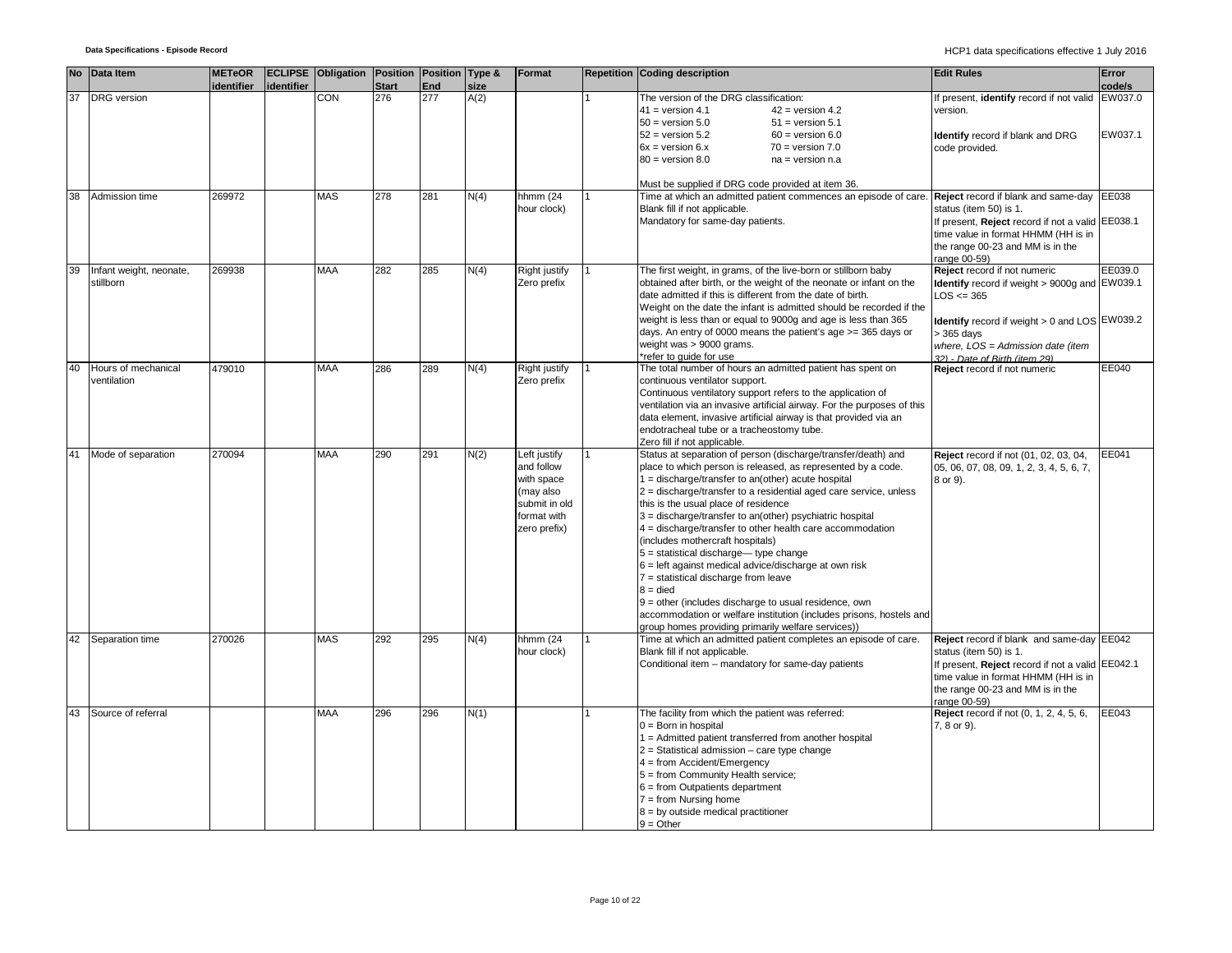| <b>No</b> | Data Item                  | <b>METeOR</b><br>identifier | identifier | <b>ECLIPSE Obligation Position Position Type &amp;</b> | <b>Start</b> | End | size | Format                                                                          | <b>Repetition Coding description</b>                                                                                                                                                                                                                                                                                                                                                                                                                                                                                                                                                                                                                                                                                                                                                                                                                                                                                                                     | <b>Edit Rules</b>                                                                                                                                                                                                                                                                                                                                                                                                                                                   | Error<br>code/s                        |
|-----------|----------------------------|-----------------------------|------------|--------------------------------------------------------|--------------|-----|------|---------------------------------------------------------------------------------|----------------------------------------------------------------------------------------------------------------------------------------------------------------------------------------------------------------------------------------------------------------------------------------------------------------------------------------------------------------------------------------------------------------------------------------------------------------------------------------------------------------------------------------------------------------------------------------------------------------------------------------------------------------------------------------------------------------------------------------------------------------------------------------------------------------------------------------------------------------------------------------------------------------------------------------------------------|---------------------------------------------------------------------------------------------------------------------------------------------------------------------------------------------------------------------------------------------------------------------------------------------------------------------------------------------------------------------------------------------------------------------------------------------------------------------|----------------------------------------|
| 44        | Care Type                  | 270174                      |            | <b>MAA</b>                                             | 297          | 299 | N(3) | Left justify two 1<br>digit codes<br>and follow<br>with a blank<br>space        | The overall nature of a clinical service provided to an admitted<br>patient during an episode of care (admitted care), or the type of<br>service provided by the hospital for boarders or posthumous organ 90 or 100)<br>procurement (other care), as represented by a code.<br>$10 =$ Acute care<br>$20$ = Rehabilitation care<br>21 = Rehabilitation care delivered in a designated unit<br>22 = Rehabilitation care according to a designated program<br>23 = Rehabilitation care is the principle clinical intent<br>$30$ = Palliative care<br>31 = Palliative care delivered in a designated unit<br>32 = Palliative care according to a designated program<br>33 = Palliative care is the principle clinical intent<br>40 = Geriatric Evaluation and management<br>50 = Psychogeriatric care<br>60 = Nursing Home Type<br>$70 =$ Newborn care<br>80 = Other admitted patient care<br>90 = Organ procurement - posthumous<br>100 = Hospital boarder | Reject record if not (10, 20, 21, 22,<br>23, 30, 31, 32, 33, 40, 50, 60, 70, 80,                                                                                                                                                                                                                                                                                                                                                                                    | EE044                                  |
| 45        | Total leave days           | 270251                      |            | <b>MAA</b>                                             | 300          | 303 | N(4) | Right justify<br>Zero prefix                                                    | Sum of the length of leave (date returned from leave minus date<br>went on leave) for all periods within the hospital stay.<br>Zero fill if not applicable.                                                                                                                                                                                                                                                                                                                                                                                                                                                                                                                                                                                                                                                                                                                                                                                              | Reject record if not numeric.                                                                                                                                                                                                                                                                                                                                                                                                                                       | EE045                                  |
| 46        | Non-Certified days of stay |                             |            | <b>MAO</b>                                             | 304          | 307 | N(4) | Right justify<br>Zero prefix                                                    | The number of days spent in the hospital, without certification, that<br>exceeded 35 days.<br>Zero fill if not applicable.<br>Mandatory for private hospitals and private day facilities.                                                                                                                                                                                                                                                                                                                                                                                                                                                                                                                                                                                                                                                                                                                                                                | If present, reject record if not<br>numeric.<br>Reject record if blank and hospital<br>type is (private or private day facility).                                                                                                                                                                                                                                                                                                                                   | EE046.0<br>EE046.1                     |
| 47        | Principal diagnosis        | 391326                      |            | <b>MAA</b>                                             | 308          | 313 | A(6) | <b>NANNNN</b><br>Left justify<br>Strip hyphen,<br>dots &<br>morphology<br>codes | Each entry should consist of:<br>one (1) digit that represents the Condition Onset Flag code<br>five (5) alphanumeric characters that represent the principal<br>diagnosis code<br>Condition Onset Flag - A qualifier for each coded diagnosis to<br>indicate the onset of the condition relative to the beginning of the<br>episode of care, as represented by a code.<br>1 = condition with onset during the episode of admitted patient care<br>$2$ = condition not noted as arising during the episode of admitted<br>patient care<br>$9 = not reported$<br>Note:<br>All patients should report a condition onset flag code of 2 for the<br>principal diagnosis, with the exception of newborns. Newborns in<br>their admitted birth episode within the hospital may report a<br>condition onset flag code of 1 or 2 for the principal diagnosis.                                                                                                    | f present, reject record if not a valid<br>ICD-10-AM principal diagnosis code<br>Reject record if blank and private<br>hospital (item $34 = 2$ or 3) and<br>contracted episode (item 5= 'Y' or<br>'B').<br>Identify record if blank and public<br>hospital (item $34 = 1$ or 4) or non-<br>contracted episode (item $5 = T$ or<br>'N').<br>Identify record if Same-day Status<br>$($ ltem 50 $) = 2$ (overnight patient) and<br>Z50N or Z50NN (where $N = 0$ to 9). | EE047.0<br>EE047.1<br>EW047<br>EW047.1 |
|           |                            |                             |            |                                                        |              |     |      |                                                                                 | Newborn episodes can be identified by ICD-10-AM Code Z38.x in<br>the principal or additional diagnosis code field.<br>Principal Diagnosis - The diagnosis established after study to be<br>chiefly responsible for occasioning an episode of admitted patient<br>care, an episode of residential care or an attendance at the health<br>care establishment, as represented by a code.<br>The principal diagnosis should be reported in the most current<br>version of ICD-10-AM and selected according to the National<br>Coding Standards.                                                                                                                                                                                                                                                                                                                                                                                                              | <b>Identify</b> record if Care Type = 60 and<br>not Z742 or Z75N or Z75NN (where<br>$N = 0$ to 9).<br>Identify record if condition onset flag<br>= 1 and not Z38N or Z38NN (where<br>$N = 0$ to 9).                                                                                                                                                                                                                                                                 | EW047.2<br>EW047.3                     |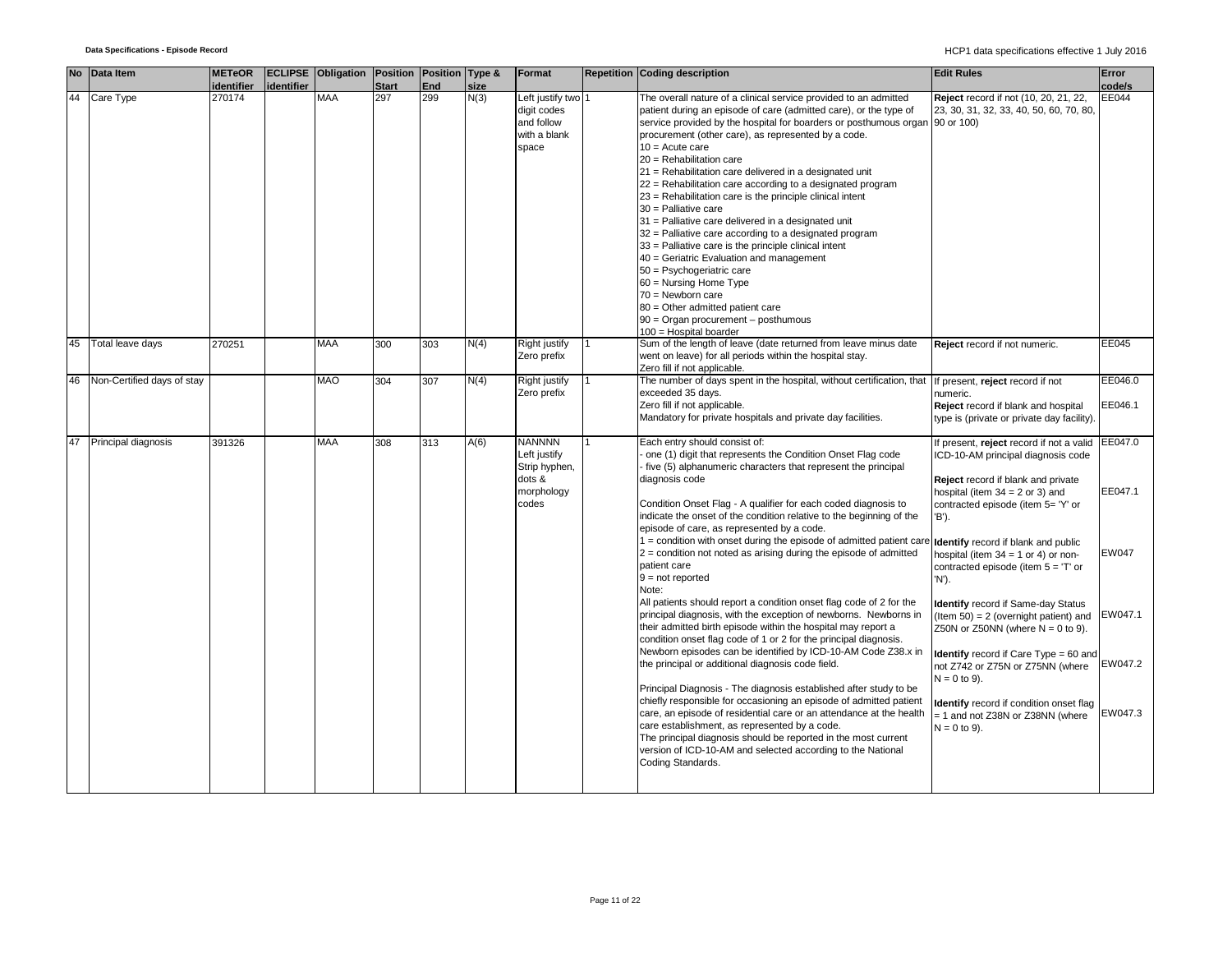|    | No Data Item                         | <b>METeOR</b>        |            | <b>ECLIPSE Obligation Position Position Type &amp;</b> |                     |            |              | Format                                                                          |    | <b>Repetition Coding description</b>                                                                                                                                                                                                                                                                                                                                                                                                                                                                                                                                                                                                                                                                                                                                                                                                                                                                       | <b>Edit Rules</b>                                                                                                                                                                                                                                      | Error                         |
|----|--------------------------------------|----------------------|------------|--------------------------------------------------------|---------------------|------------|--------------|---------------------------------------------------------------------------------|----|------------------------------------------------------------------------------------------------------------------------------------------------------------------------------------------------------------------------------------------------------------------------------------------------------------------------------------------------------------------------------------------------------------------------------------------------------------------------------------------------------------------------------------------------------------------------------------------------------------------------------------------------------------------------------------------------------------------------------------------------------------------------------------------------------------------------------------------------------------------------------------------------------------|--------------------------------------------------------------------------------------------------------------------------------------------------------------------------------------------------------------------------------------------------------|-------------------------------|
| 48 | Additional diagnosis                 | identifier<br>391322 | identifier | <b>MAA</b>                                             | <b>Start</b><br>314 | End<br>607 | size<br>A(6) | <b>NANNNN</b><br>Left justify<br>Strip hyphen,<br>dots &<br>morphology<br>codes | 49 | Each entry should consist of:<br>one (1) digit that represents the Condition Onset Flag code<br>five (5) alphanumeric characters that represent the additional<br>diagnosis code<br>Condition Onset Flag - A qualifier for each coded diagnosis to<br>indicate the onset of the condition relative to the beginning of the<br>episode of care, as represented by a code.<br>1 = condition with onset during the episode of admitted patient care<br>$2$ = condition not noted as arising during the episode of admitted<br>patient care<br>$9 = not$ reported<br>Additional diagnosis - A condition or complaint either coexisting<br>with the principal diagnosis or arising during the episode of<br>admitted patient care, episode of residential care or attendance at<br>a health care establishment, as represented by a code.<br>Blank means no additional diagnosis codes (or not 49 repetitions). | Reject record if not (a valid ICD-10-<br>AM code or blank).<br><b>Identify</b> record if the same as<br>'Principal Diagnosis Code'                                                                                                                     | code/s<br>EE048<br>EW048      |
| 49 | Procedure                            | 391349               |            | <b>MAA</b>                                             | 608                 | 957        | A(7)         | <b>NNNNNNN</b><br>Left justify<br>Strip hyphen                                  | 50 | A clinical intervention represented by a code that:<br>is surgical in nature, and/or<br>carries a procedural risk, and/or<br>carries an anaesthetic risk, and/or<br>requires specialised training, and/or<br>requires special facilities or equipment only available in an acute<br>care setting.<br>Blank means no ICD-10-AM procedure codes (or not 50<br>repetitions)                                                                                                                                                                                                                                                                                                                                                                                                                                                                                                                                   | Reject record if not (a valid ICD-10-<br>AM code or blank)                                                                                                                                                                                             | EE049                         |
| 50 | Same-day status                      |                      |            | <b>MAA</b>                                             | 958                 | 958        | N(1)         |                                                                                 |    | An indicator of whether the patient was admitted to the facility for<br>an overnight stay.<br>$0 =$ patient with a valid arrangement allowing for overnight stay for<br>procedure normally performed on a same-day basis.<br>$1 = same-day patient;$<br>$2$ = overnight patient (other than type 0 above)                                                                                                                                                                                                                                                                                                                                                                                                                                                                                                                                                                                                  | Reject record if not (0, 1 or 2).                                                                                                                                                                                                                      | EE050                         |
| 51 | Principal MBS item<br>number         |                      |            | <b>MAO</b>                                             | 959                 | 972        | A(14)        | Left justify                                                                    |    | A valid Medical Benefits Schedule item according to the relevant<br>MBS Schedule valid for the MBS date (Item 52).<br>Blank means there was no applicable MBS or a public hospital.<br>refer to guide for use.                                                                                                                                                                                                                                                                                                                                                                                                                                                                                                                                                                                                                                                                                             | If present, reject record if not a valid<br>MBS item from the relevant MBS<br>Schedule valid for the service date<br>(Item 52)                                                                                                                         | EE051                         |
| 52 | <b>Principal Item Date</b>           |                      |            | <b>MAO</b>                                             | 973                 | 980        | A(8)         | <b>DDMMYYYY</b>                                                                 |    | The date on which;<br>i) the principal MBS item (item 51) was carried out,<br>$\Omega$<br>ii) (if item 51 is blank), the first Miscellaneous Service Code (item<br>68) was carried out.<br>Conditional item - Mandatory for private hospitals and private day<br>facilities where principal MBS (item 51) is populated.                                                                                                                                                                                                                                                                                                                                                                                                                                                                                                                                                                                    | If present, reject record if not in<br>format DDMMYYYY.<br>Reject record if date is before<br>admission date or after discharge<br>date<br>Reject record if blank and item 51 is<br>populated and hospital type is private<br>or private day facility. | EE052.0<br>EE052.1<br>EE052.2 |
| 53 | Minutes of operating<br>theatre time | 270350               |            | <b>MAO</b>                                             | 981                 | 984        | N(4)         | Right justify<br>Zero prefix<br>minutes                                         |    | Total time, in minutes, spent by a patient in operating theatres<br>during current episode of hospitalisation.<br>Should be populated if surgical ADA code provided in<br>Miscellaneous Service Code field (item 68).<br>Must be filled with 0000 if no time spent in operating theatre.<br>Blank means there was no applicable MBS Item or a public<br>hospital.<br>*refer to guide for use<br>Conditional item - Mandatory for private hospitals and private day<br>facilities where principal MBS (item 51) or Miscellaneous Service<br>Code (item 68) is populated.                                                                                                                                                                                                                                                                                                                                    | If present, reject record if not<br>numeric.<br>Identify record if blank and hospital<br>type is private or private day facility<br>and item 51 or item 68 is populated.                                                                               | EE053<br>EW053                |
| 54 | Secondary MBS item<br>numbers        |                      |            | <b>MAO</b>                                             | 985                 | 1110       | A(14)        | Left justify                                                                    |    | Additional MBS item numbers are all MBS items performed in<br>theatre/procedure room/ angiography suite, which are not the<br>principal MBS.<br>Blank means that there was no additional item or code (or not 9<br>repetitions).                                                                                                                                                                                                                                                                                                                                                                                                                                                                                                                                                                                                                                                                           | f present, reject record if not (a valid<br>MBS item number from the relevant<br>MBS Schedule(s) current during the<br>episode)                                                                                                                        | EE054                         |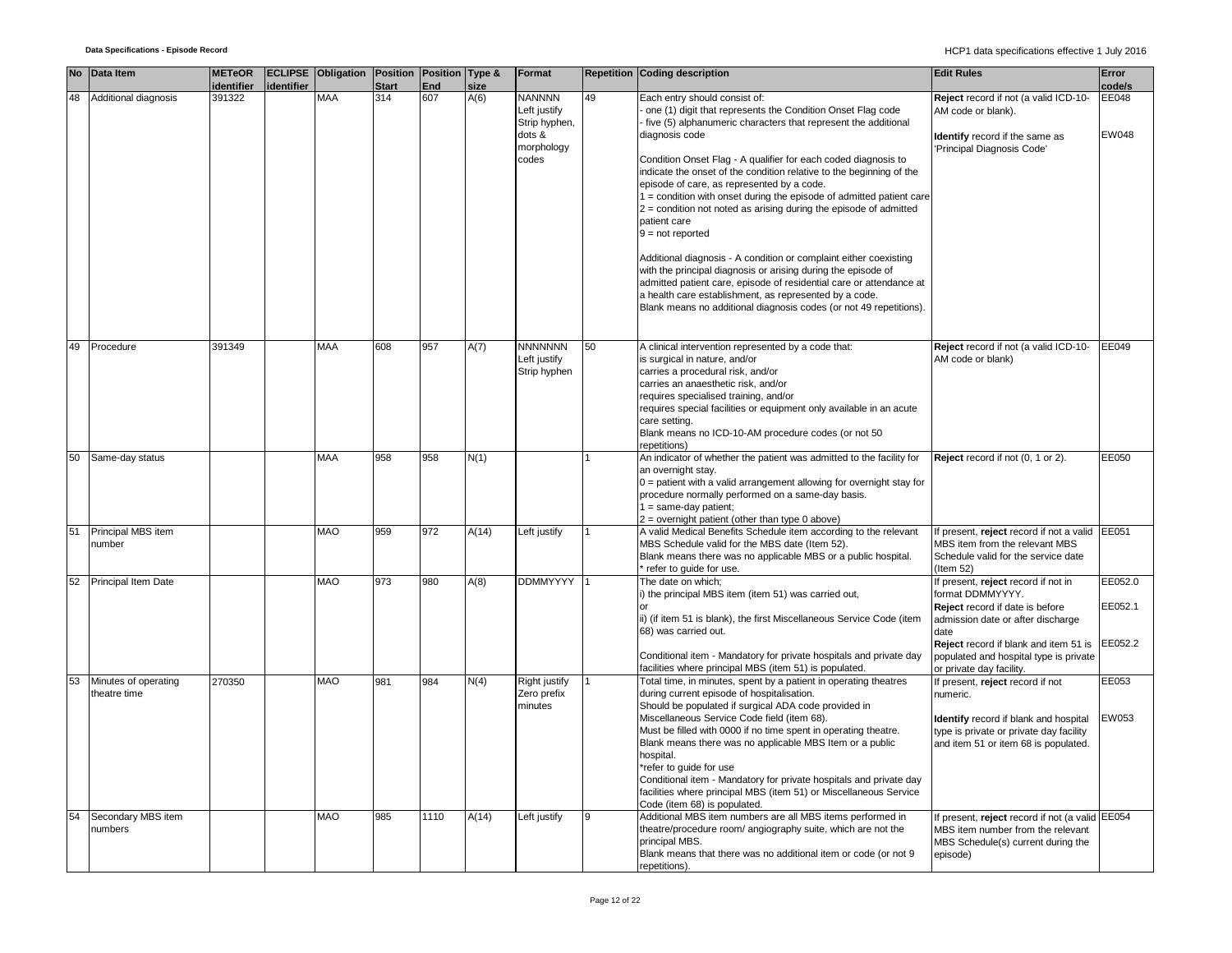|    | No Data Item                                          | <b>METeOR</b><br>identifier | identifier | ECLIPSE Obligation Position Position Type & | <b>Start</b> | <b>End</b> | size | Format                       | <b>Repetition Coding description</b>                                                                                                                                                                                                                                                                                                                                                                                                                                                                                                                                                                                                                                                                                                    | <b>Edit Rules</b>                                                                                                                                                                                        | Error<br>code/s       |
|----|-------------------------------------------------------|-----------------------------|------------|---------------------------------------------|--------------|------------|------|------------------------------|-----------------------------------------------------------------------------------------------------------------------------------------------------------------------------------------------------------------------------------------------------------------------------------------------------------------------------------------------------------------------------------------------------------------------------------------------------------------------------------------------------------------------------------------------------------------------------------------------------------------------------------------------------------------------------------------------------------------------------------------|----------------------------------------------------------------------------------------------------------------------------------------------------------------------------------------------------------|-----------------------|
| 55 | Number of days of hospital-270305<br>in-the-home care |                             |            | <b>MAO</b>                                  | 1111         | 1114       | N(4) | Right justify<br>Zero prefix | The number of hospital-in-the-home days occurring within an<br>episode of care for an admitted patient.<br>Calculate with reference to the date of admission, date of<br>separation, leave days and any date(s) of change between hospital Completed date - HITH<br>and hospital-in-the-home accommodation.<br>Zero fill if not applicable.<br>refer to definitions.                                                                                                                                                                                                                                                                                                                                                                    | Reject record if not numeric.<br><b>Identify</b> if item $not = (HITH)$<br>Commencement Date)                                                                                                            | EE055<br><b>EW055</b> |
| 56 | Total psychiatric care days 270300                    |                             |            | <b>MAA</b>                                  | 1115         | 1119       | N(5) | Right justify<br>Zero prefix | The sum of the number of days or part days of stay that the person Reject record if not numeric.<br>received care as an admitted patient or resident within a<br>designated psychiatric unit, minus the sum of leave days occurring<br>during the stay within the designated unit.<br>Zero fill if not applicable.                                                                                                                                                                                                                                                                                                                                                                                                                      |                                                                                                                                                                                                          | EE056                 |
| 57 | Mental health legal status 270351                     |                             |            | <b>OAM</b>                                  | 1120         | 1120       | N(1) |                              | Whether a person is treated on an involuntary basis under the<br>relevant state or territory mental health legislation, at any time<br>during an episode of admitted patient care, an episode of<br>residential care or treatment of a patient/client by a community<br>based service during a reporting period, as represented by a code<br>Involuntary patients are persons who are detained in hospital or<br>compulsorily treated in the community under mental health<br>legislation for the purpose of assessment or provision of<br>appropriate treatment or care.<br>$1 =$ Involuntary patient<br>$2 =$ Voluntary patient<br>3 = Not permitted to be reported under the laws of a State or<br>Territory<br>$8 = Not applicable$ | If present, reject record if not (1, 2,<br>3, or 8).<br>Reject record if blank and hospital<br>type is (private or private day facility)<br>(item $34 = 2$ or 3).                                        | EE057.0<br>EE057.1    |
| 58 | <b>ICU</b> hours                                      |                             |            | <b>OPA</b>                                  | 1121         | 1124       | N(4) | Right justify<br>Zero prefix | The number of hours spent by the patient in an ICU, NICU or<br>PICU.<br>Zero fill if not applicable.<br>*refer to quide for use                                                                                                                                                                                                                                                                                                                                                                                                                                                                                                                                                                                                         | If present, reject record if not<br>numeric.                                                                                                                                                             | EE058                 |
| 59 | Urgency of admission                                  | 269986                      |            | <b>MAA</b>                                  | 1125         | 1125       | N(1) |                              | Whether the admission has an urgency status assigned and, if so,<br>whether admission occurred on an emergency basis, as<br>represented by a code.<br>$1 =$ Urgency status assigned - Emergency<br>2 = Urgency status assigned - Elective<br>3 = Urgency status not assigned<br>$9 = Not known/not reported$                                                                                                                                                                                                                                                                                                                                                                                                                            | Reject record if not (1, 2, 3 or 9)                                                                                                                                                                      | EE059                 |
| 60 | Inter-hospital contracted<br>patient                  | 270409                      |            | <b>MAO</b>                                  | 1126         | 1126       | N(1) |                              | An episode of care for an admitted patient whose treatment and/or If present, reject record if not (1, 2, 3 EE060.0<br>care is provided under an arrangement between a hospital<br>purchaser of hospital care (contracting hospital) and a provider of<br>an admitted service (contracted hospital), and for which the activity<br>is recorded by both hospitals, as represented by a code.<br>1 = Inter-Hospital contracted patient from public sector;<br>2 = Inter-Hospital contracted patient from private sector<br>$3 = Not contracted$<br>$9 = Not reported$                                                                                                                                                                     | or 9).<br>Reject record if blank and hospital<br>type is (private or private day facility).                                                                                                              | EE060.1               |
|    | Palliative care Status                                |                             |            | <b>MAO</b>                                  | 1127         | 1127       | N(1) |                              | An indication of whether the episode involved palliative care:<br>1 = patient required palliative care during episode<br>$2$ = no palliative care required during episode<br>Mandatory for private hospitals & private day facilities.<br>This item is required because some States do not statistically<br>discharge to palliative care.<br>refer to quide for use.                                                                                                                                                                                                                                                                                                                                                                    | If present, <b>identify</b> record if not (1 or EW061.0<br>$2)$ .<br>Identify record if blank and hospital<br>type is (private or private day facility).<br>If present, reject record if not<br>numeric. | EW061.1<br>EE061.2    |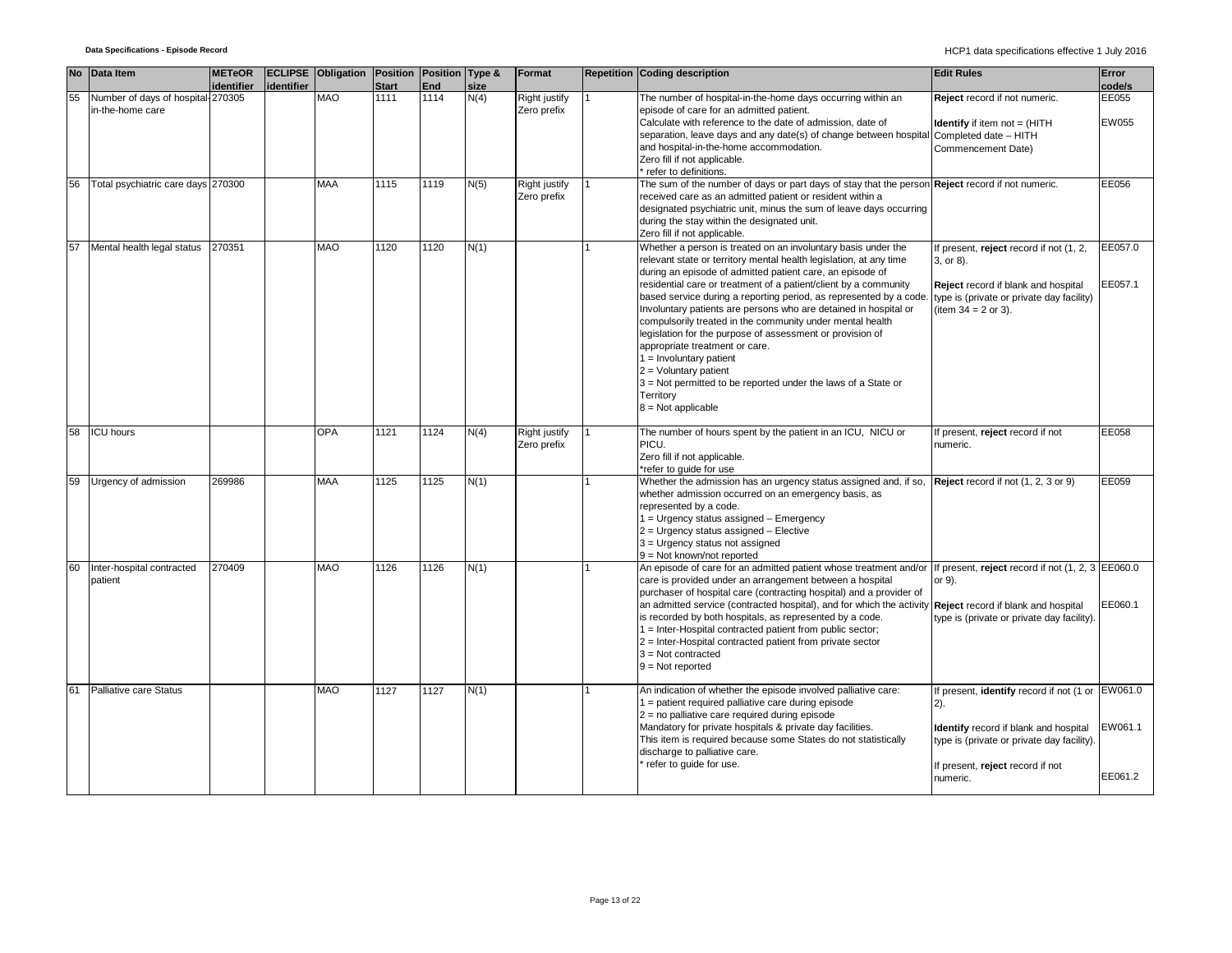|    | No Data Item                                             | <b>METeOR</b> |                       | <b>ECLIPSE Obligation Position Position Type &amp;</b> |              |      |       | Format                                                                             |    | Repetition Coding description                                                                                                                                                                                                                                                                                                                                                               | <b>Edit Rules</b>                                                                                                                                                                                                                                                 | Error            |
|----|----------------------------------------------------------|---------------|-----------------------|--------------------------------------------------------|--------------|------|-------|------------------------------------------------------------------------------------|----|---------------------------------------------------------------------------------------------------------------------------------------------------------------------------------------------------------------------------------------------------------------------------------------------------------------------------------------------------------------------------------------------|-------------------------------------------------------------------------------------------------------------------------------------------------------------------------------------------------------------------------------------------------------------------|------------------|
|    |                                                          |               | identifier identifier |                                                        | <b>Start</b> | End  | size  |                                                                                    |    |                                                                                                                                                                                                                                                                                                                                                                                             |                                                                                                                                                                                                                                                                   | code/s           |
| 62 | Re-admission within 28<br>days                           |               |                       | <b>MAA</b>                                             | 1128         | 1128 | N(1)  |                                                                                    |    | An indicator of the re-admission of a patient to hospital within 28<br>days of previous discharge for treatment of a similar or related<br>condition.<br>1 = Unplanned re-admission and patient previously treated in this                                                                                                                                                                  | Reject record if not (1,2,3 or 8)                                                                                                                                                                                                                                 | EE062            |
|    |                                                          |               |                       |                                                        |              |      |       |                                                                                    |    | hospital<br>2 = Unplanned re-admission and patient previously treated in<br>another hospital                                                                                                                                                                                                                                                                                                |                                                                                                                                                                                                                                                                   |                  |
|    |                                                          |               |                       |                                                        |              |      |       |                                                                                    |    | 3 = Planned re-admission from this or another hospital<br>$8 =$ Not applicable/not known<br>Note: do not include transfers from another hospital as re-<br>admissions                                                                                                                                                                                                                       |                                                                                                                                                                                                                                                                   |                  |
| 63 | Unplanned theatre visit<br>during episode                |               |                       | <b>MAA</b>                                             | 1129         | 1129 | N(1)  |                                                                                    |    | An indicator of whether the patient required a theatre visit which<br>was not anticipated or planned at the time of admission:<br>1 = Unplanned theatre visit<br>2 = No unplanned theatre visit                                                                                                                                                                                             | Reject record if not (1 or 2)                                                                                                                                                                                                                                     | EE063            |
| 64 | Provider number of<br>hospital from which<br>transferred |               |                       | <b>MAA</b>                                             | 1130         | 1137 | A(8)  | NNNNNNNA<br>(uppercase)                                                            |    | The Commonwealth-issued hospital provider number for the<br>hospital from which a patient has been transferred (Provider<br>number required only when HCP item number 43 is reported as:<br>1- Admitted patient transferred from another hospital)<br>Blank fill if no hospital transfer.<br>Overseas hospitals to be coded as OVERSEAS                                                     | Reject record if Source of referral<br>(item 43) is 1 and item 64 is not (a<br>valid 8 character Commonwealth<br>provider number or OVERSEAS)<br>Reject record if Source of referral<br>(item 43) is not 1 and item 64 is not<br>blank                            | EE064<br>EE064.1 |
| 65 | Provider number of<br>hospital to which<br>transferred   |               |                       | <b>MAA</b>                                             | 1138         | 1145 | A(8)  | <b>NNNNNNNA</b><br>(uppercase)                                                     |    | The Commonwealth hospital provider number for the hospital to<br>which a patient has been transferred.<br>Blank fill if no hospital transfer (Provider number required only<br>when HCP1 item number 41 is reported as:<br>1 = Discharge/transfer to an(other) acute hospital, or<br>3 = Discharge/transfer to a(nother) psychiatric hospital<br>Overseas hospitals to be coded as OVERSEAS | Reject record if Mode of separation<br>(item 41) is 1 or 3 and item 65 is not<br>(a valid 8 character Commonwealth<br>provider number or OVERSEAS)<br>Reject record if Mode of separation<br>(item 41) is 2, 5, 6, 7, 8 or 9 and item EE065.1<br>65 is not blank. | EE065            |
| 66 | Discharge intention on<br>admission                      |               |                       | OPA                                                    | 1146         | 1146 | N(1)  |                                                                                    |    | The intended mode of separation at time of admission:<br>1 = Discharge to an(other) acute hospital<br>$2 =$ Discharge to a nursing home<br>3 = Discharge to a psychiatric hospital<br>$4 =$ Discharge to palliative care unit/hospice<br>5 = Discharge to other health care accommodation<br>$8 = To pass away$<br>9 = Discharge to usual residence                                         | If present, reject record if not (1, 2,<br>3, 4, 5, 8 or 9)                                                                                                                                                                                                       | EE066            |
| 67 | Person Identifier                                        |               |                       | <b>MAA</b>                                             | 1147         | 1167 | A(21) | Left justify                                                                       |    | This is an Insurer-specific person identifier, unique within an<br>establishment or agency, regardless of any change in<br>membership.                                                                                                                                                                                                                                                      | Reject record if blank                                                                                                                                                                                                                                            | EE067            |
| 68 | Miscellaneous Service<br>Codes                           |               |                       | <b>MAO</b>                                             | 1168         | 1277 | A(11) | Left justify                                                                       | 10 | Any miscellaneous service codes (i.e. non MBS items or Australian<br>Dental Association codes) used for billing.<br>Up to 10 codes may be entered.<br>Blank means that there were no miscellaneous service codes or<br>not 10 repetitions.                                                                                                                                                  |                                                                                                                                                                                                                                                                   |                  |
| 69 | Hospital-in-the-home care<br>Charges                     |               |                       | MAA                                                    | 1278         | 1286 | N(9)  | Right justify<br>Zero prefix<br>\$\$\$\$\$\$\$cc<br>(omit decimal<br>point)        |    | The gross charge raised for hospital-in-the-home care service<br>(include ex-gratia and HITH patient portion charges).<br>Zero fill if no amount charged.<br>Blank means this charge was not separately identified but charged<br>under another item.                                                                                                                                       | If present, reject record if not<br>numeric                                                                                                                                                                                                                       | EE069            |
| 70 | Hospital-in-the-home care<br><b>Benefits</b>             |               |                       | <b>MAA</b>                                             | 1287         | 1295 | N(9)  | Right justify<br>Zero prefix<br>\$\$\$\$\$\$\$cc<br>(omit decimal<br>point)        |    | The gross benefits paid for hospital-in-the-home care service<br>(include ex-gratia HITH benefits).<br>Blank means this benefit was not separately identified but paid<br>under another item.<br>Zero fill if no amount paid.                                                                                                                                                               | If present, reject record if not<br>numeric                                                                                                                                                                                                                       | EE070            |
| 71 | <b>Special Care Nursery</b><br>Charges                   |               |                       | MAA                                                    | 1296         | 1304 | N(9)  | Right justify<br>Zero prefix<br><b>\$\$\$\$\$\$\$cc</b><br>(omit decimal<br>point) |    | The gross charges raised for SCN (include ex-gratia and patient<br>portion SCN charges, exclude NICU charges).<br>Zero fill if no amount charged.<br>Blank means this charge was not separately identified but charged<br>under another item.<br>*refer to quide for use.                                                                                                                   | If present, reject record if not<br>numeric                                                                                                                                                                                                                       | EE071            |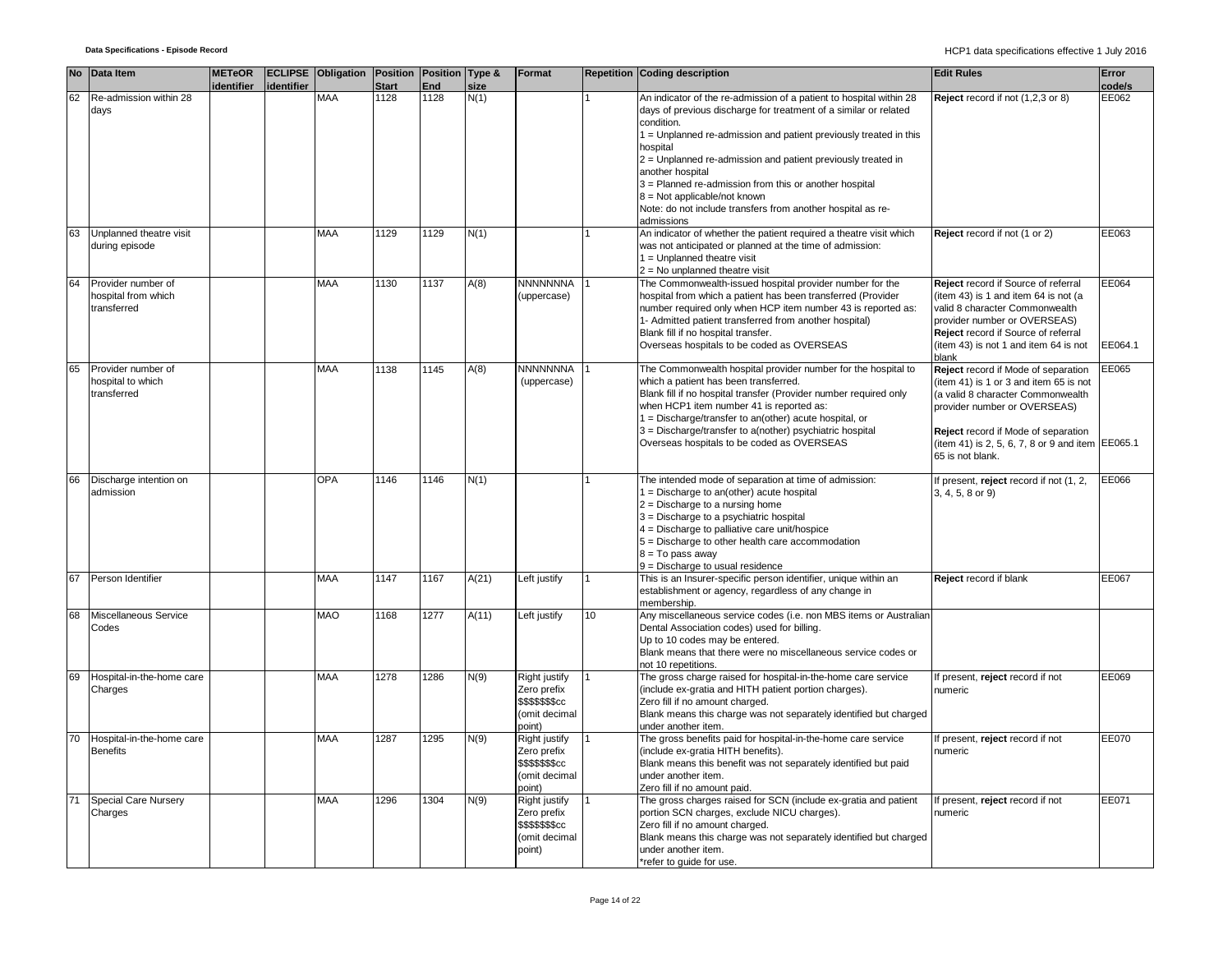|    | No Data Item                                          | <b>METeOR</b> |            | <b>ECLIPSE</b> Obligation | Position     | Position Type & |      | Format                                                                                  | <b>Repetition Coding description</b>                                                                                                                                                                                                               | <b>Edit Rules</b>                                                                                                                                                                                        | Error                              |
|----|-------------------------------------------------------|---------------|------------|---------------------------|--------------|-----------------|------|-----------------------------------------------------------------------------------------|----------------------------------------------------------------------------------------------------------------------------------------------------------------------------------------------------------------------------------------------------|----------------------------------------------------------------------------------------------------------------------------------------------------------------------------------------------------------|------------------------------------|
|    |                                                       | identifier    | identifier |                           | <b>Start</b> | End             | size |                                                                                         |                                                                                                                                                                                                                                                    |                                                                                                                                                                                                          | code/s                             |
| 72 | <b>Special Care Nursery</b><br><b>Benefits</b>        |               |            | <b>MAA</b>                | 1305         | 1313            | N(9) | Right justify<br>Zero prefix<br>\$\$\$\$\$\$ <sub>\$cc</sub><br>(omit decimal<br>point) | The gross benefit paid for SCN (include ex-gratia SCN benefits,<br>exclude NICU benefits).<br>Zero fill if no amount paid.<br>Blank means this benefit was not separately identified but paid<br>under another item.<br>*refer to guide for use.   | f present, reject record if not<br>numeric                                                                                                                                                               | EE072                              |
| 73 | Coronary Care Unit<br>Charges                         |               |            | <b>MAA</b>                | 1314         | 1322            | N(9) | Right justify<br>Zero prefix<br>\$\$\$\$\$\$ <sub>\$cc</sub><br>(omit decimal<br>point) | The gross charge raised for CCU (include ex-gratia and patient<br>portion CCU charges).<br>Zero fill if no amount charged.<br>Blank means this charge was not separately identified but charged<br>under another item.<br>*refer to quide for use. | f present, reject record if not<br>numeric                                                                                                                                                               | EE073                              |
| 74 | Coronary Care Unit<br><b>Benefits</b>                 |               |            | <b>MAA</b>                | 1323         | 1331            | N(9) | Right justify<br>Zero prefix<br>\$\$\$\$\$\$cc<br>(omit decimal<br>point)               | The gross benefit paid for CCU (include ex-gratia CCU benefits)<br>Zero fill if no amount paid.<br>Blank means this benefit was not separately identified but paid<br>under another item.<br>*refer to guide for use.                              | f present, reject record if not<br>numeric                                                                                                                                                               | EE074                              |
| 75 | <b>Special Care Nursery</b><br><b>Hours</b>           |               |            | <b>OPA</b>                | 1332         | 1335            | N(4) | Right justify<br>Zero prefix                                                            | The number of hours the patient spent in a SCN.<br>Zero fill if not applicable.<br>*refer to guide for use.                                                                                                                                        | If present, reject record if not<br>numeric.                                                                                                                                                             | EE075                              |
| 76 | Coronary Care Unit Hours                              |               |            | <b>OPA</b>                | 1336         | 1339            | N(4) | Right justify<br>Zero prefix                                                            | The number of hours the patient spent in a CCU.<br>Zero fill if not applicable.<br>*refer to guide for use.                                                                                                                                        | f present, reject record if not<br>numeric.                                                                                                                                                              | EE076                              |
| 77 | Special Care Nursery<br>Days                          |               |            | <b>MAO</b>                | 1340         | 1342            | N(3) | Right justify<br>Zero prefix                                                            | The number of days the patient spent in a SCN.<br>Zero fill if not applicable.<br>*refer to guide for use.                                                                                                                                         | Reject record if not numeric.<br>Reject if not zero for day facilities<br>(private or public)                                                                                                            | EE077.0<br>EE077.1                 |
| 78 | Coronary Care Unit Days                               |               |            | <b>MAO</b>                | 1343         | 1345            | N(3) | Right justify<br>Zero prefix                                                            | The number of days the patient spent in a CCU.<br>Zero fill if not applicable.<br>refer to guide for use                                                                                                                                           | Reject record if not numeric.<br>Reject if not zero for day facilities<br>(private or public)                                                                                                            | EE078.0<br>EE078.1                 |
|    | Number of Qualified Days<br>for Newborns              | 270033        |            | <b>MAA</b>                | 1346         | 1350            | N(5) | Right justify<br>Zero prefix                                                            | The number of qualified newborn days occurring within a newborn<br>episode of care.<br>Zero fill if not applicable.<br>Refer to guide for use.                                                                                                     | Reject record if not numeric<br>Identify record if >0000 and (Care<br>Type not Newborn Care)                                                                                                             | EE079<br>EW079                     |
| 80 | Hospital-in-the-home care<br><b>Commencement Date</b> |               |            | <b>CON</b>                | 1351         | 1358            | A(8) | <b>DDMMYYYY</b>                                                                         | Date on which an admitted patient commences an episode of<br>hospital-in-the-home care services.<br>Blank fill if not applicable.<br>Conditional item, must be provided if HITH charges (item 69) > 0.                                             | Reject record if HITH benefits or<br>charges $> 0$ (items 69 and 70) and<br>item is blank, or if not in format<br><b>DDMMYYYY</b><br>Reject record if commencement date EE080.1<br>> HITH completed date | EE080.0                            |
| 81 | Hospital-in-the-home care<br><b>Completed Date</b>    |               |            | <b>CON</b>                | 1359         | 1366            | A(8) | <b>DDMMYYYY</b>                                                                         | Date on which an admitted patient completes an episode of<br>hospital-in-the-home care services.<br>Blank fill if not applicable.<br>Conditional item, must be provided if HITH charges (item 69) > 0.                                             | Reject record if HITH benefits or<br>charges $> 0$ (items 69 and 70) and<br>item is blank, or if not in format<br><b>DDMMYYYY</b><br>Reject record if HITH completed<br>date < HITH commencement date    | EE081.0<br>EE081.1                 |
| 82 | Palliative Care Days                                  |               |            | <b>MAO</b>                | 1367         | 1370            | N(4) | Right justify<br>Zero prefix                                                            | The number of days a patient received palliative care during an<br>episode.<br>Where the entire episode is Palliative, provide the total length of<br>stay in days.<br>Zero fill if not applicable.                                                | Reject record if not numeric.<br>Reject if blank and hospital type is<br>private or private day facility<br>Identify record if 0 and Palliative<br>Care Status (item 61) =1                              | EE082.0<br>EE082.1<br><b>EW082</b> |
|    |                                                       |               |            |                           |              |                 |      |                                                                                         | *refer to guide for use                                                                                                                                                                                                                            |                                                                                                                                                                                                          |                                    |

**Total record length = 1371 characters; record type of 'E' followed by 1370 character record**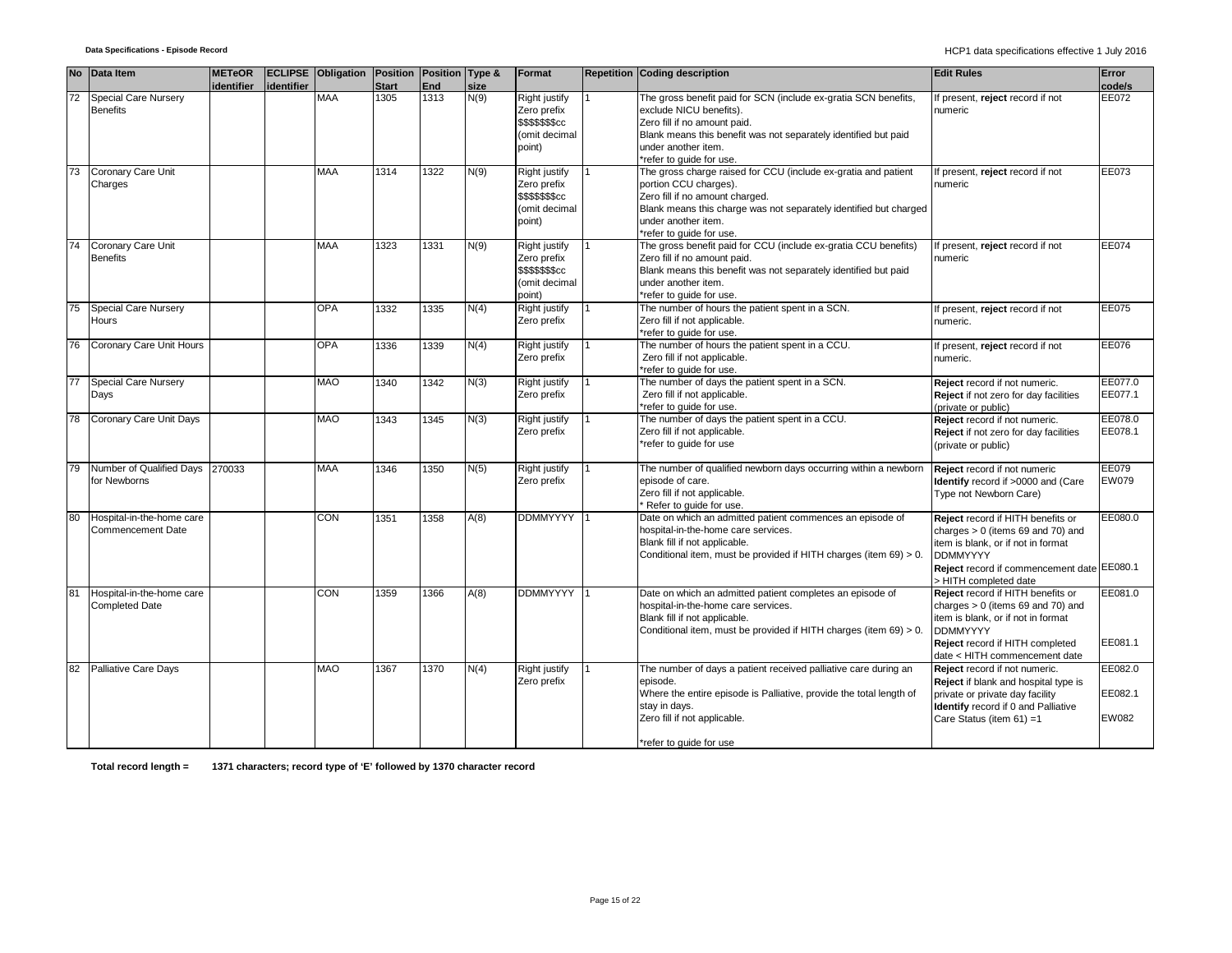|               | <b>EDIT RULES</b>                                                                              | <b>ERROR CODE/S</b> |
|---------------|------------------------------------------------------------------------------------------------|---------------------|
| <b>Extras</b> | Reject record if Separation date (Item 32) does not equal Admission date (Item 33) where EE201 |                     |
|               | Same-day Status (Item 50) = 1 (reject if Separation date = Admission date and Same-Day         |                     |
|               | Status not equal to 1)                                                                         |                     |
|               | <b>Identify</b> record if Total benefits exceed Total charges                                  | <b>EW202</b>        |
|               | Reject record if ICU charge but no ICU days recorded.                                          | EE203               |
|               | Identify record if prosthesis charge but no Theatre or Bundled charge or Hospital-in-the-      | <b>EW204</b>        |
|               | home care charge (and hospital type is private or private day facility).                       |                     |
|               | Identify record if therapeutic Principal MBS present but no Principal Procedure                | <b>EW205</b>        |
|               | Identify record if accommodation charge exceeds \$2,000 x Length Of Stay (LOS)                 | EW206               |
|               | Identify record if ICU charge >\$8,000 per day                                                 | <b>EW207</b>        |
|               | Reject record if no charges reported (total charge=0)                                          | <b>EE208</b>        |
|               | <b>Reject</b> record if no benefits reported (total benefit $=0$ )                             | EE209               |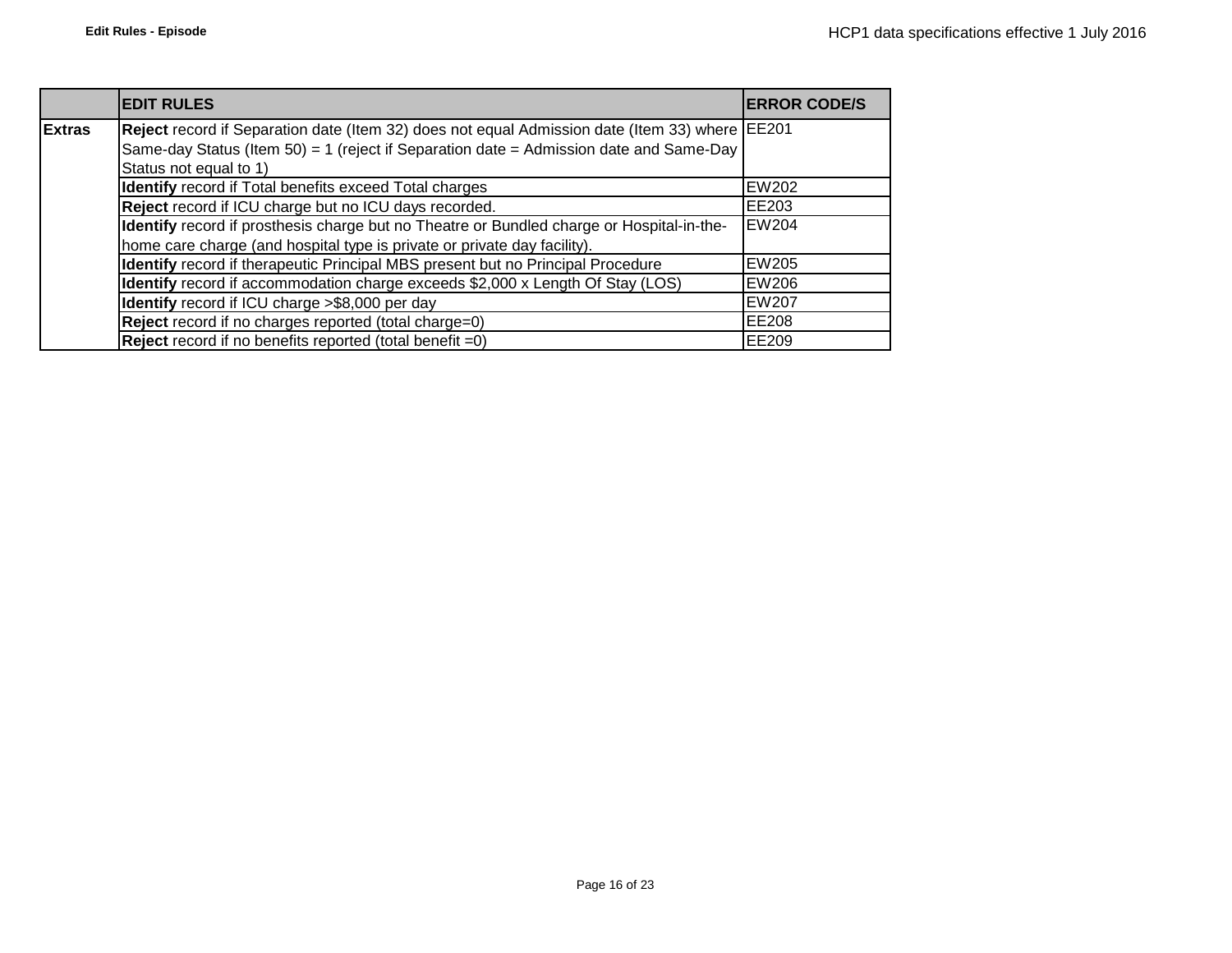| <b>No</b>      | Data Item                      | <b>METeOR</b> | <b>ECLIPSE</b> | Obligation Position Position Type & |       |     |       | Format                                                                                    | <b>Repetition Coding description</b>                                                                                                                                                                                                                                                                                                                   | <b>Edit Rules</b>                                                                                                                                                          | Error              |
|----------------|--------------------------------|---------------|----------------|-------------------------------------|-------|-----|-------|-------------------------------------------------------------------------------------------|--------------------------------------------------------------------------------------------------------------------------------------------------------------------------------------------------------------------------------------------------------------------------------------------------------------------------------------------------------|----------------------------------------------------------------------------------------------------------------------------------------------------------------------------|--------------------|
|                |                                | identifier    | identifier     |                                     | Start | End | size  |                                                                                           |                                                                                                                                                                                                                                                                                                                                                        |                                                                                                                                                                            | code/s             |
|                | Insurer identifier             |               |                | <b>MAA</b>                          |       | 3   | A(3)  | Left justify                                                                              | Insurer identifier selected from the list of registered private health<br>insurers.                                                                                                                                                                                                                                                                    | Reject record if not same as Source<br>Identifier value in FILE HEADER<br>item 2.                                                                                          | ME001.1            |
| $\overline{2}$ | Link Identifier                |               |                | <b>MAA</b>                          |       | 27  | A(24) | Left justify                                                                              | A unique identifier of an episode that links data items from this<br>medical record to the associated episode (and/or prosthetic or AN-<br>SNAP records).                                                                                                                                                                                              | Reject record if blank.                                                                                                                                                    | <b>ME002</b>       |
| 3              | MBS item                       |               |                | <b>MAA</b>                          | 28    | 41  | A(14) | Left justify                                                                              | The MBS item billed by the medical provider.<br>The MBS schedule is available from MBS Online at<br>"http://www.health.gov.au/internet/mbsonline/<br>publishing.nsf/Content/Medicare-Benefits-Schedule-MBS-1".                                                                                                                                         | Reject record if not a valid MBS item ME003<br>according to the relevant MBS<br>Schedule valid at the MBS date of<br>service (Data Item number 7).                         |                    |
|                | Item charge                    |               |                | <b>MAA</b>                          | 42    | 50  | N(9)  | Right justify<br>Zero prefix<br>\$\$\$\$\$\$\$cc<br>(omit decimal<br>point)               | The amount the patient was billed for the MBS item identified in<br>data item 3.<br>Zero fill if no amount charged.                                                                                                                                                                                                                                    | Reject record if not numeric or if<br>negative.<br>Identify record Item charge less than MW004.1<br>MBS Benefit. A five cent tolerance<br>applied to accommodate rounding. | ME004.0            |
| 5              | <b>MBS</b> benefit             |               |                | <b>MAA</b>                          | 51    | 59  | N(9)  | Right justify<br>Zero prefix<br>\$\$\$\$\$\$\$cc<br>(omit decimal<br>point)               | The amount paid to the patient as the Medicare entitlement.<br>Zero fill if no amount paid.                                                                                                                                                                                                                                                            | Reject record if not numeric.                                                                                                                                              | ME005.0            |
| 6              | Insurer benefit                |               |                | <b>MAA</b>                          | 60    | 68  | N(9)  | <b>Right justify</b><br>Zero prefix<br><b>\$\$\$\$\$\$\$cc</b><br>(omit decimal<br>point) | The amount (excluding Medicare benefit) paid by the Insurer.<br>Zero fill if no amount paid.                                                                                                                                                                                                                                                           | Reject record if not numeric.<br><b>Reject</b> record if $>$ (Item charge $-$<br>MBS benefit). A 5cent tolerance<br>applied for rounding purposes.                         | ME006.0<br>ME006.1 |
|                | MBS date of service            |               |                | <b>MAA</b>                          | 69    | 76  | A(8)  | DDMMYYYY 1                                                                                | Date the MBS item number identified in Data Item 3 was<br>performed.                                                                                                                                                                                                                                                                                   | Reject record if not in format<br><b>DDMMYYYY</b>                                                                                                                          | <b>ME007</b>       |
| 8              | <b>Medical Payment Type</b>    |               |                | <b>MAA</b>                          | 77    | 77  | N(1)  |                                                                                           | An indicator of the medical payment type.<br>1 = Agreement with an individual provider (No- gap agreement)<br>$2$ = Agreement with a hospital (No-gap agreement)<br>3 = Gap Cover Scheme (No-gap agreement)<br>4 = Gap Cover Scheme (Known-gap agreement)<br>$5 = MBS$ schedule fee charged<br>$6$ = No gap cover scheme, charge over MBS schedule fee | <b>Reject</b> record if not (1, 2, 3, 4, 5 or<br>$6$ ).                                                                                                                    | ME008              |
| 9              | Gap Cover Scheme<br>Identifier |               |                | OPA                                 | 78    | 82  | A(5)  | Blank Fill.                                                                               | Blank fill. Gap cover schemes are not applicable. This field has<br>been retained as a placeholder to minimise system format<br>changes for insurers.                                                                                                                                                                                                  |                                                                                                                                                                            |                    |
|                | 10 MBS Fee                     |               |                | <b>MAA</b>                          | 83    | 91  | N(9)  | Right justify<br>Zero prefix<br>\$\$\$\$\$\$\$cc<br>(omit decimal<br>point)               | The MBS or derived fee for the item.                                                                                                                                                                                                                                                                                                                   | Reject record if not numeric                                                                                                                                               | ME010.0            |

**Total record length = 92 characters; record type of 'M' followed by 91 character record**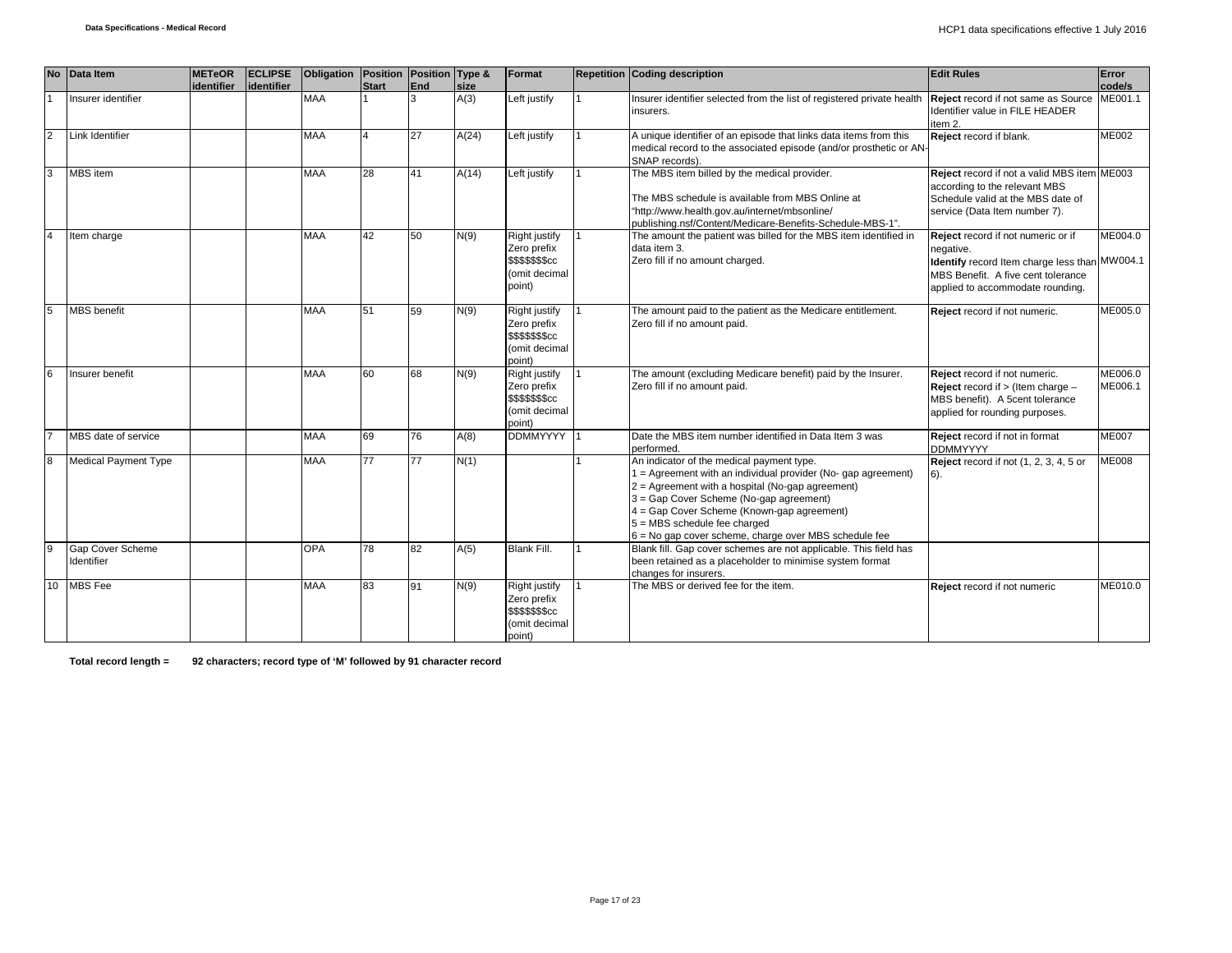|                | No Data Item                           | <b>METeOR</b> | <b>ECLIPSE</b> | Obligation   Position   Position   Type & |              |     |       | Format                                                                             | <b>Repetition Coding description</b>                                                                                                                                                                                                                                                                            | <b>Edit Rules</b>                                                                                                                                                                                                                                                                                                                                                                                                                                                                                                                                                                                                                                                                                                                     | Error                                     |
|----------------|----------------------------------------|---------------|----------------|-------------------------------------------|--------------|-----|-------|------------------------------------------------------------------------------------|-----------------------------------------------------------------------------------------------------------------------------------------------------------------------------------------------------------------------------------------------------------------------------------------------------------------|---------------------------------------------------------------------------------------------------------------------------------------------------------------------------------------------------------------------------------------------------------------------------------------------------------------------------------------------------------------------------------------------------------------------------------------------------------------------------------------------------------------------------------------------------------------------------------------------------------------------------------------------------------------------------------------------------------------------------------------|-------------------------------------------|
|                |                                        | identifier    | lidentifier    |                                           | <b>Start</b> | End | size  |                                                                                    |                                                                                                                                                                                                                                                                                                                 |                                                                                                                                                                                                                                                                                                                                                                                                                                                                                                                                                                                                                                                                                                                                       | code/s                                    |
|                | Insurer Identifier                     |               |                | <b>MAA</b>                                |              | 3   | A(3)  | Left justify                                                                       | Insurer identifier selected from the list of registered private health<br>insurers.                                                                                                                                                                                                                             | Reject record if not same as Source PE001.1<br>Identifier value in FILE HEADER<br>item 2.                                                                                                                                                                                                                                                                                                                                                                                                                                                                                                                                                                                                                                             |                                           |
| $\overline{2}$ | Link Identifier                        |               |                | <b>MAA</b>                                |              | 27  | A(24) | Left justify                                                                       | A unique identifier of an episode that links data items from this<br>prosthetic record to the associated episode (and/or medical or AN-<br>SNAP records).                                                                                                                                                       | Reject record if blank                                                                                                                                                                                                                                                                                                                                                                                                                                                                                                                                                                                                                                                                                                                | <b>PE002</b>                              |
| 3              | Prosthetic Item                        |               |                | <b>MAA</b>                                | 28           | 32  | A(5)  | Right justify<br>Zero prefix                                                       | The billing codes are contained in the most relevant version (ie,<br>the one covering the date(s) of the admitted patient record) of the<br>prosthesis list. The relevant prosthesis list can be found at<br>www.health.gov.au/internet/main/publishing.nsf/content/health-<br>privatehealth-prostheseslist.htm | Identify record if not (a valid<br>Commonwealth prosthesis code or<br>"EXGRA").                                                                                                                                                                                                                                                                                                                                                                                                                                                                                                                                                                                                                                                       | <b>PW003</b>                              |
|                |                                        |               |                |                                           |              |     |       |                                                                                    | If ex-gratia prosthetic item (see user guide), report as "EXGRA".                                                                                                                                                                                                                                               |                                                                                                                                                                                                                                                                                                                                                                                                                                                                                                                                                                                                                                                                                                                                       |                                           |
|                | Number of Items                        |               |                | <b>MAA</b>                                | 33           | 35  | N(3)  | Right justify<br>Zero prefix                                                       | Number of prosthetic items listed in data item 3. Zero prefix.                                                                                                                                                                                                                                                  | Reject record if not >0<br>warnings for public hospitals                                                                                                                                                                                                                                                                                                                                                                                                                                                                                                                                                                                                                                                                              | <b>PE004</b><br>PW004*                    |
|                |                                        |               |                |                                           |              |     |       |                                                                                    |                                                                                                                                                                                                                                                                                                                 | Reject record if not numeric.                                                                                                                                                                                                                                                                                                                                                                                                                                                                                                                                                                                                                                                                                                         | PE004.1                                   |
| 5              | <b>Total Prosthetic Item</b><br>Charge |               |                | <b>MAA</b>                                | 36           | 44  | N(9)  | Right justify<br>Zero prefix<br><b>\$\$\$\$\$\$\$cc</b><br>(omit decimal<br>point) | The total charge for the prosthesis item (include cents but omit<br>decimal point).<br>Use leading zeros to fully fill the item.<br>If provided, and identified, as 'ex gratia' in data item 3, then<br>charge should be included.                                                                              | Reject record if negative.<br>Reject record if not numeric.<br>Identify record if the total charge is<br>greater than the prosthesis schedule<br>minimum benefit multiplied by the<br>number of items, but only for items<br>with a blank maximum benefit (allow<br>a 5 cent tolerance). Ignore where<br>prosthetic item is "EXGRA" or not a<br>valid prosthesis item.<br><b>Identify</b> record if the total charge is<br>greater than the prosthesis schedule PW005.2<br>maximum benefit multiplied by the<br>number of items, but only for items<br>with a value for maximum benefit<br>(allow a 5 cent tolerance). Ignore<br>where prosthetic item is "EXGRA" or<br>not a valid prosthesis item.<br>warnings for public hospitals | PE005.0<br>PW005.0*<br>PE005.1<br>PW005.1 |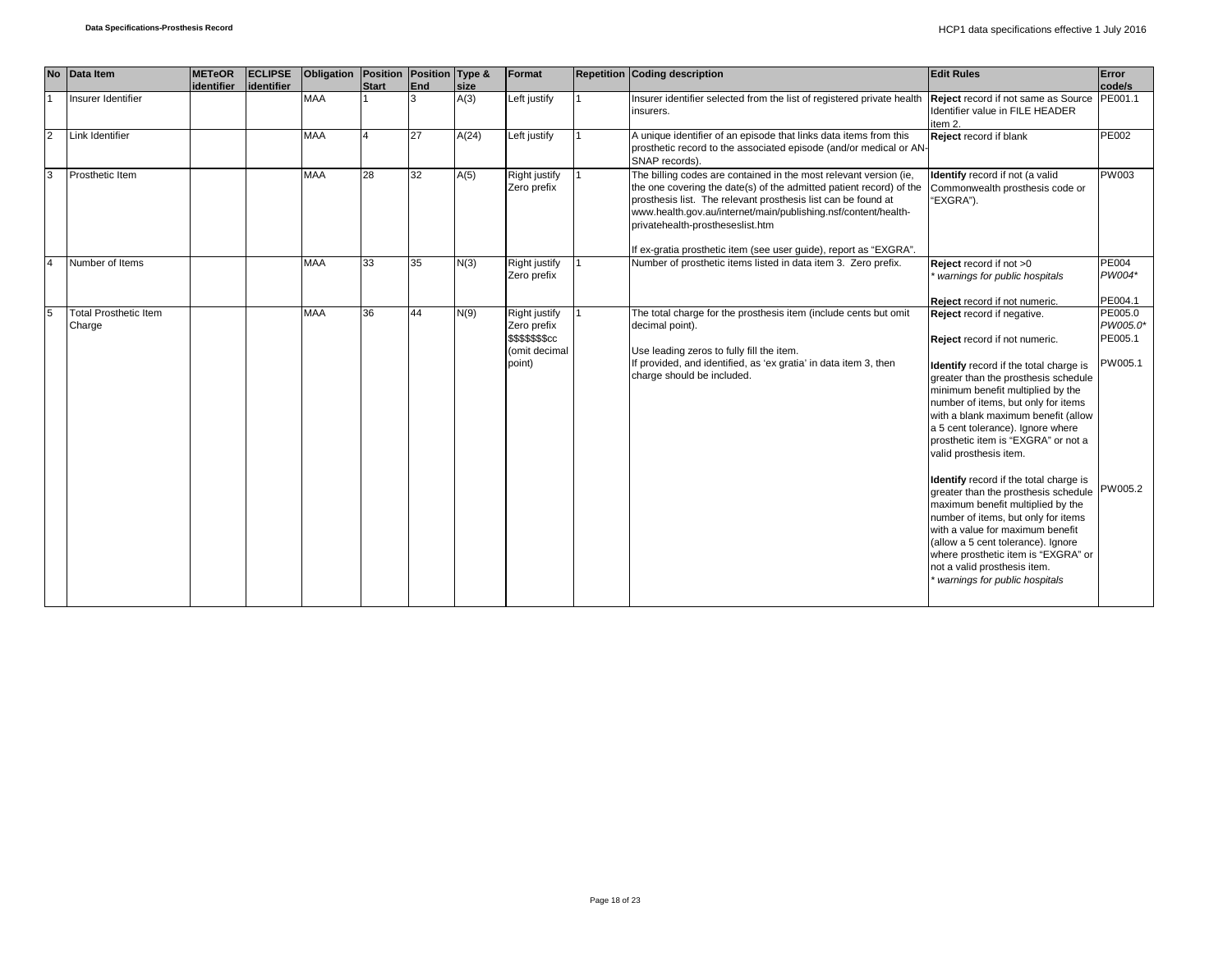|    | No Data Item                                   | <b>METeOR</b> | <b>ECLIPSE</b> | Obligation Position Position Type & |       |     |             | Format                                                                             | <b>Repetition Coding description</b>                                                                                                                               | <b>Edit Rules</b>                                                                                                                                                                                                                                                                                                                                                                                      | Error                          |
|----|------------------------------------------------|---------------|----------------|-------------------------------------|-------|-----|-------------|------------------------------------------------------------------------------------|--------------------------------------------------------------------------------------------------------------------------------------------------------------------|--------------------------------------------------------------------------------------------------------------------------------------------------------------------------------------------------------------------------------------------------------------------------------------------------------------------------------------------------------------------------------------------------------|--------------------------------|
|    |                                                | lidentifier   | identifier     |                                     | Start | End | <b>Size</b> |                                                                                    |                                                                                                                                                                    |                                                                                                                                                                                                                                                                                                                                                                                                        | code/s                         |
| 16 | <b>Total Prosthetic Item</b><br><b>Benefit</b> |               |                | <b>MAA</b>                          | 45    | 53  | N(9)        | Right justify<br>Zero prefix<br><b>\$\$\$\$\$\$\$cc</b><br>(omit decimal<br>point) | The total benefit for the prosthesis item (include cents but omit<br>decimal points).<br>Use leading zeros to fully fill the item.<br>Zero fill if no amount paid. | Reject record if negative.<br>warnings for public hospitals<br>Identify record if greater than total<br>charge (allow 5 cent tolerance).                                                                                                                                                                                                                                                               | PE006.0<br>PW006.0*<br>PW006.1 |
|    |                                                |               |                |                                     |       |     |             |                                                                                    |                                                                                                                                                                    | Identify record if the benefit is not<br>equal to charge and the maximum<br>benefit on the relevant edition of the<br>prosthesis schedule is blank (allow a<br>5 cent tolerance). Ignore where<br>prosthetic item is "EXGRA" or not a<br>valid prosthesis item.                                                                                                                                        | PW006.2                        |
|    |                                                |               |                |                                     |       |     |             |                                                                                    |                                                                                                                                                                    | Identify record if the benefit is less<br>than the prosthesis schedule<br>minimum benefit multiplied by the<br>number of items or greater than the<br>prosthesis schedule maximum<br>benefit multiplied by the number of<br>items, but only for items with a value<br>for maximum benefit (allow a 5 cent<br>tolerance). Ignore where prosthetic<br>item is "EXGRA" or not a valid<br>prosthesis item. | PW006.3                        |
|    |                                                |               |                |                                     |       |     |             |                                                                                    |                                                                                                                                                                    |                                                                                                                                                                                                                                                                                                                                                                                                        | PE006.4                        |

**Total record length = 54 characters; record type of 'P' followed by 53 character record**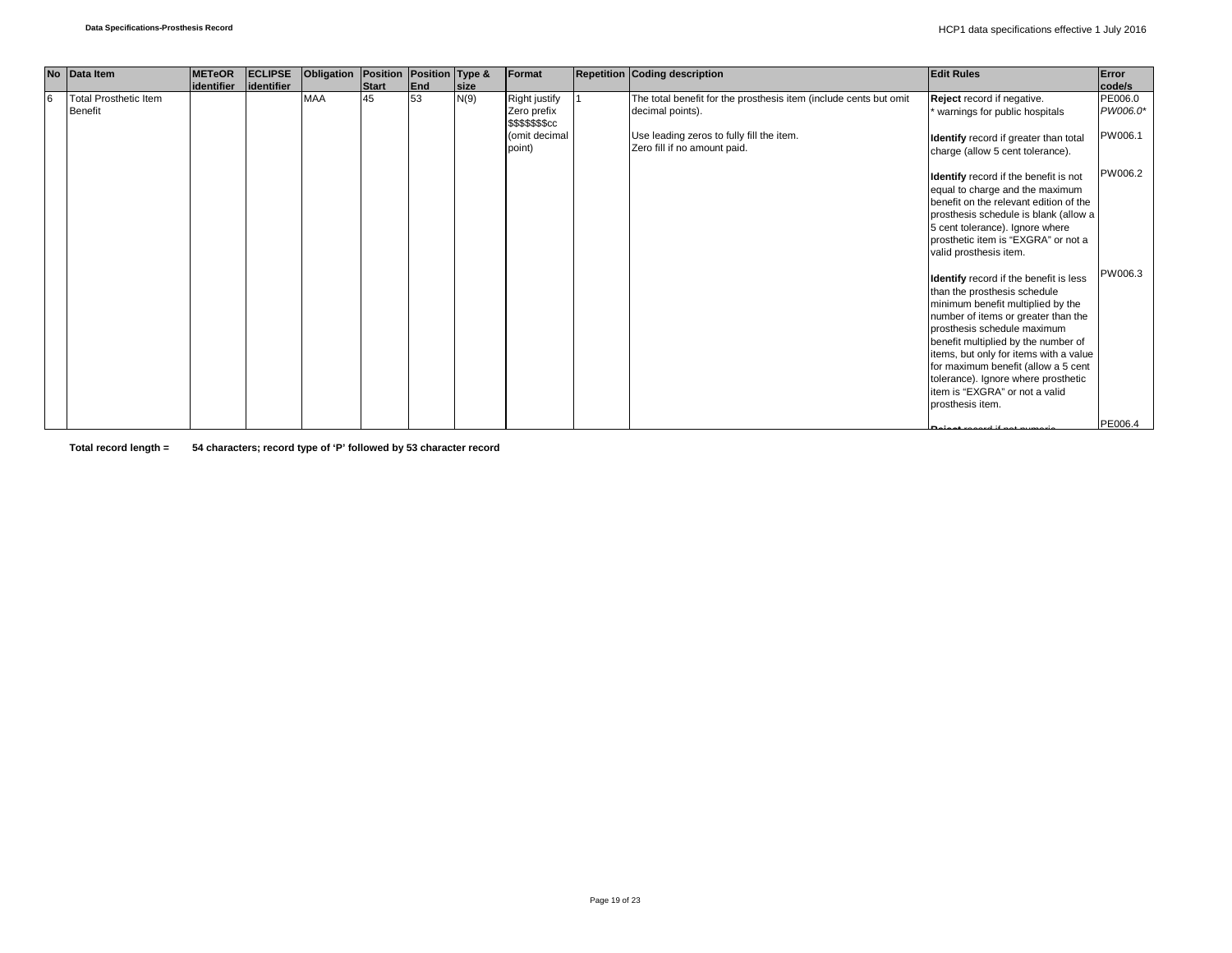|                | No Data Item                        | <b>METeOR</b><br>identifier | <b>ECLIPSE</b><br><b>identifier</b> | Obligation   Position   Position   Type & | <b>Start</b>   | End | size  | Format                  |    | <b>Repetition Coding description</b>                                                                                                                                                                                                                                                                                                                                                                                                                                                                                                                                                                                                                                                                                                                                                                                                      | <b>Edit Rules</b>                                                                                                                                                                                                      | Error<br>code/s           |
|----------------|-------------------------------------|-----------------------------|-------------------------------------|-------------------------------------------|----------------|-----|-------|-------------------------|----|-------------------------------------------------------------------------------------------------------------------------------------------------------------------------------------------------------------------------------------------------------------------------------------------------------------------------------------------------------------------------------------------------------------------------------------------------------------------------------------------------------------------------------------------------------------------------------------------------------------------------------------------------------------------------------------------------------------------------------------------------------------------------------------------------------------------------------------------|------------------------------------------------------------------------------------------------------------------------------------------------------------------------------------------------------------------------|---------------------------|
|                | Insurer Identifier                  |                             |                                     | MAA                                       |                | 3   | A(3)  | Left justify            |    | Insurer identifier selected from the list of registered private health<br>insurers.                                                                                                                                                                                                                                                                                                                                                                                                                                                                                                                                                                                                                                                                                                                                                       | Reject record if not same as Source<br>Identifier value in FILE HEADER<br>item 2.                                                                                                                                      | AE001.1                   |
| $\overline{2}$ | Link Identifier                     |                             |                                     | MAA                                       | $\overline{4}$ | 27  | A(24) | Left justify            |    | Unique identifier of an episode that links data items from this (AN-<br>SNAP) record to the associated episode (and/or medical and<br>prosthetic records).                                                                                                                                                                                                                                                                                                                                                                                                                                                                                                                                                                                                                                                                                | Reject record if blank                                                                                                                                                                                                 | AE002                     |
| 3              | Episode Type                        |                             |                                     | MAA                                       | 28             | 28  | A(1)  |                         |    | An indicator of the type of admitted rehabilitation program<br>undertaken during the episode that relates to the AN-SNAP<br>records.<br>O = Overnight Admitted Patient - Assign this value for patients<br>who stay overnight during the admitted rehabilitation program.<br>S = Same-day Admitted Patient - Assign this value for patients<br>who undertake an admitted rehabilitation program consisting of<br>multiple same day visits/services. It is recommended that one AN-<br>SNAP record is reported that covers the entire program (not<br>separate episodes for each visit/service). In this case, Admission<br>date = date of 1st visit/service and Separation date = date of last<br>visit/service in the Same-day admitted program. The AN-SNAP<br>record should be linked to the episode with the same separation<br>date. | Reject record if not ('O' or 'S').                                                                                                                                                                                     | AE003                     |
| $\overline{4}$ | Admission FIM Item<br><b>Scores</b> |                             |                                     | MAA                                       | 29             | 46  | N(1)  |                         | 18 | The FIM score on admission for each of the 18 FIM motor and<br>cognition items<br>No Helper:<br>Score of 7 - Complete Independence<br>Score of 6 - Modified Independence<br>Helper:<br>Score of 5 - Supervision or setup<br>Score of 4 - Minimal assistance<br>Score of 3 - Moderate assistance<br>Score of 2 - Maximal assistance<br>Score of 1 - Total assistance<br>*refer to quide for use                                                                                                                                                                                                                                                                                                                                                                                                                                            | Reject record if not (1, 2, 3, 4, 5, 6)<br>or 7) and episode type is O.<br>If present, reject if not numeric.<br><b>Identify</b> record if episode type is S<br>and not blank fill                                     | AE004<br>AE004.1<br>AW004 |
| 5              | Discharge FIM Item<br><b>Scores</b> |                             |                                     | MAA                                       | 47             | 64  | N(1)  |                         | 18 | The FIM score on discharge for each of the 18 FIM motor and<br>cognition items.<br>No Helper:<br>Score of 7 - Complete Independence<br>Score of 6 - Modified Independence<br>Helper:<br>Score of 5 - Supervision or setup<br>Score of 4 - Minimal assistance<br>Score of 3 - Moderate assistance<br>Score of 2 - Maximal assistance<br>Score of 1 - Total assistance<br>*refer to quide for use                                                                                                                                                                                                                                                                                                                                                                                                                                           | Reject record if not (1, 2, 3, 4, 5, 6)<br>or 7) and episode type is O and not<br>Episode Mode of Separation = $8$<br>If present, reject if not numeric.<br>Identify record if episode type is S<br>and not blank fill | AE005<br>AE005.1<br>AW005 |
| 6              | <b>AROC Impairment Codes</b>        |                             |                                     | <b>MAA</b>                                | 65             | 71  | A(7)  | NN.NNNN<br>Left justify |    | Enter the Impairment Code (AUS version 2) that best describes<br>the primary reason for admission to the rehabilitation episode.<br>Code as specifically as possible and where possible avoid the<br>use of impairment group 13 - 'Other Disabling Impairments'.<br>Each entry should consist of:<br>- two (2) digits that represent the impairment group (zero prefixed<br>if 1 digit)<br>a decimal point<br>up to four (4) digits that represent more specific categories<br>within impairment groups if applicable (blank fill any unused<br>characters).                                                                                                                                                                                                                                                                              | Reject record if not a valid code.                                                                                                                                                                                     | AE006                     |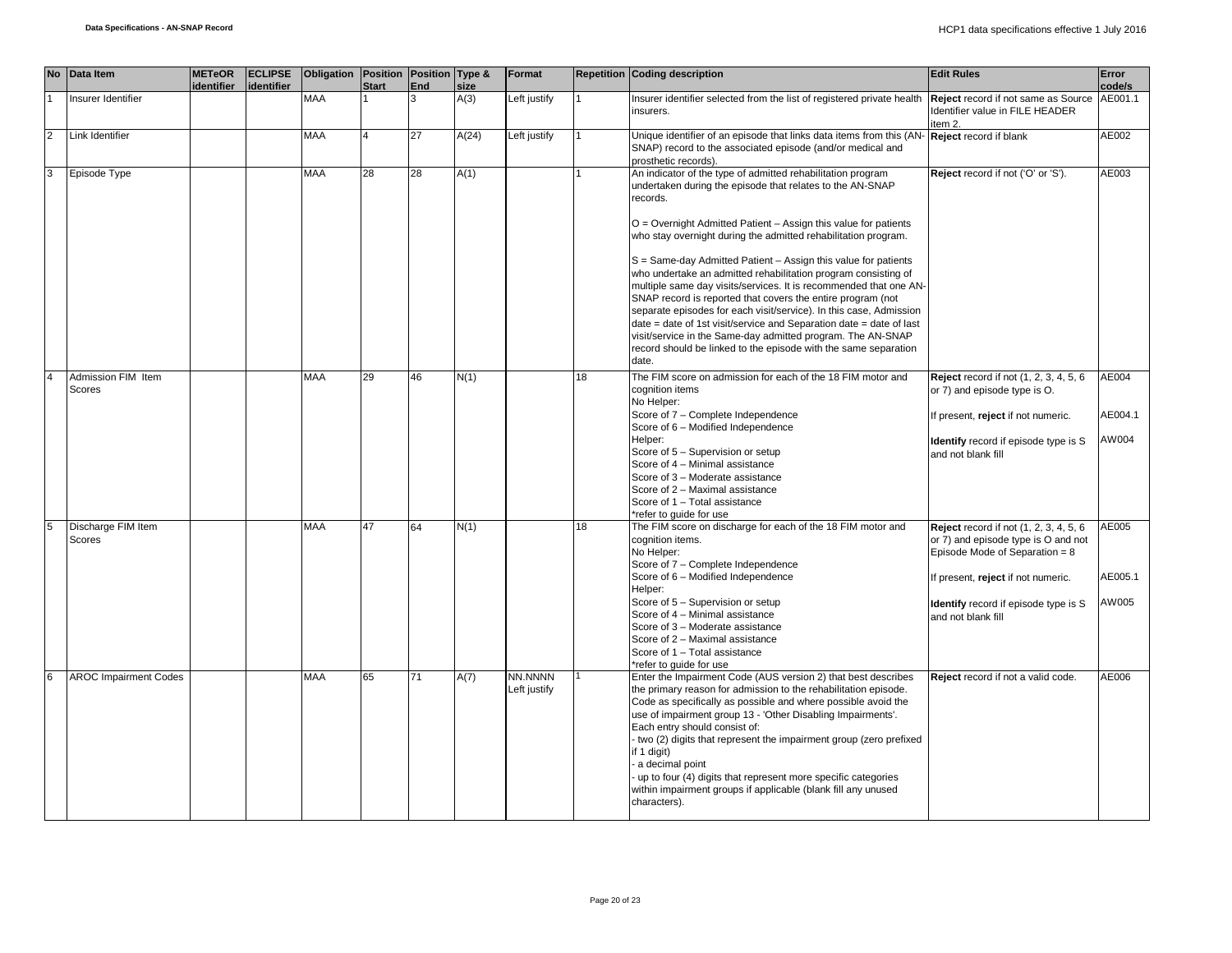|              | No Data Item                 | <b>METeOR</b> | <b>ECLIPSE</b> | Obligation Position Position Type & |              |     |             | Format     | <b>Repetition Coding description</b>                                                                                                                                                                                                                                                                                                                                                                                                                                                                                                                                                                                                            | <b>Edit Rules</b>                                                                                                                                                                                                                                                  | Error                                  |
|--------------|------------------------------|---------------|----------------|-------------------------------------|--------------|-----|-------------|------------|-------------------------------------------------------------------------------------------------------------------------------------------------------------------------------------------------------------------------------------------------------------------------------------------------------------------------------------------------------------------------------------------------------------------------------------------------------------------------------------------------------------------------------------------------------------------------------------------------------------------------------------------------|--------------------------------------------------------------------------------------------------------------------------------------------------------------------------------------------------------------------------------------------------------------------|----------------------------------------|
|              |                              | identifier    | lidentifier    |                                     | <b>Start</b> | End | <b>size</b> |            |                                                                                                                                                                                                                                                                                                                                                                                                                                                                                                                                                                                                                                                 |                                                                                                                                                                                                                                                                    | code/s                                 |
|              | Assessment Only<br>Indicator |               |                | <b>MAA</b>                          | 72           | 72  | N(1)        |            | Whether only assessment, and no treatment, was provided during <b>Reject</b> record if not (1 or 2).<br>an episode of admitted patient care, as represented by a code.<br>Assessment only occurs when the person was seen on one<br>occasion only for assessment and no rehabilitation treatment and<br>no further intervention by this service team is planned to occur<br>within the next 90 days. If a person is booked/seen for subsequent<br>treatment within 90 days, they are not Assessment Only. If a<br>person is booked for subsequent assessment (but not treatment),<br>they are assessment only. Record:<br>$1 = Yes$<br>$2 = No$ |                                                                                                                                                                                                                                                                    | AE007                                  |
| $\mathsf{R}$ | <b>AN-SNAP Class</b>         |               |                | <b>MAA</b>                          | 73           | 76  | A(4)        |            | The AN-SNAP class to which the episode is assigned. AN-SNAP<br>Class is only applicable to overnight episodes and must be<br>reported as 4 characters.                                                                                                                                                                                                                                                                                                                                                                                                                                                                                          | Reject if not a valid code and<br>episode type $=$ $O$<br><b>Identify</b> record if AN-SNAP Version<br>$= 02$ or 03 and episode type $= S$ and<br>not blank fill.<br><b>Identify</b> record if AN-SNAP Version<br>$= 04$ and episode type $= S$ and not<br>'4.101' | AE008<br>AW008<br>AW008.1              |
| 9            | <b>SNAP Version</b>          |               |                | <b>MAA</b>                          | 77           | 78  | N(2)        |            | The version of the AN-SNAP Classification used to report item 16<br>$02 = AN-SNAP Version 2$<br>03 = AN-SNAP Version 3<br>04 = AN-SNAP Version 4                                                                                                                                                                                                                                                                                                                                                                                                                                                                                                | Reject record if not (01, 02, 03 or<br>04) and episode type = $O$<br>If present, reject if not numeric.<br><b>Identify</b> record if episode type $=$ S<br>and not 04 or blank fill.<br><b>Identify</b> if (01) and episode type = $O$                             | AE009<br>AE009.1<br>AW009.1<br>AW009.2 |
| 10           | Rehabilitation plan date     |               |                | <b>MAA</b>                          | 79           | 86  | A(8)        | DDMMYYYY 1 | The date a multi-disciplinary rehabilitation plan is established for<br>an episode of admitted patient care.                                                                                                                                                                                                                                                                                                                                                                                                                                                                                                                                    | Reject record if not in format<br><b>DDMMYYYY</b>                                                                                                                                                                                                                  | AE010                                  |
|              | 11 Discharge plan date       |               |                | <b>MAA</b>                          | 87           | 94  | A(8)        | DDMMYYYY 1 | The date a discharge plan is established for an episode of<br>admitted patient care.                                                                                                                                                                                                                                                                                                                                                                                                                                                                                                                                                            | Reject record if not in format<br><b>DDMMYYYY</b>                                                                                                                                                                                                                  | AE011                                  |

**Total record length = 95 characters; record type of 'S' followed by 94 character record**